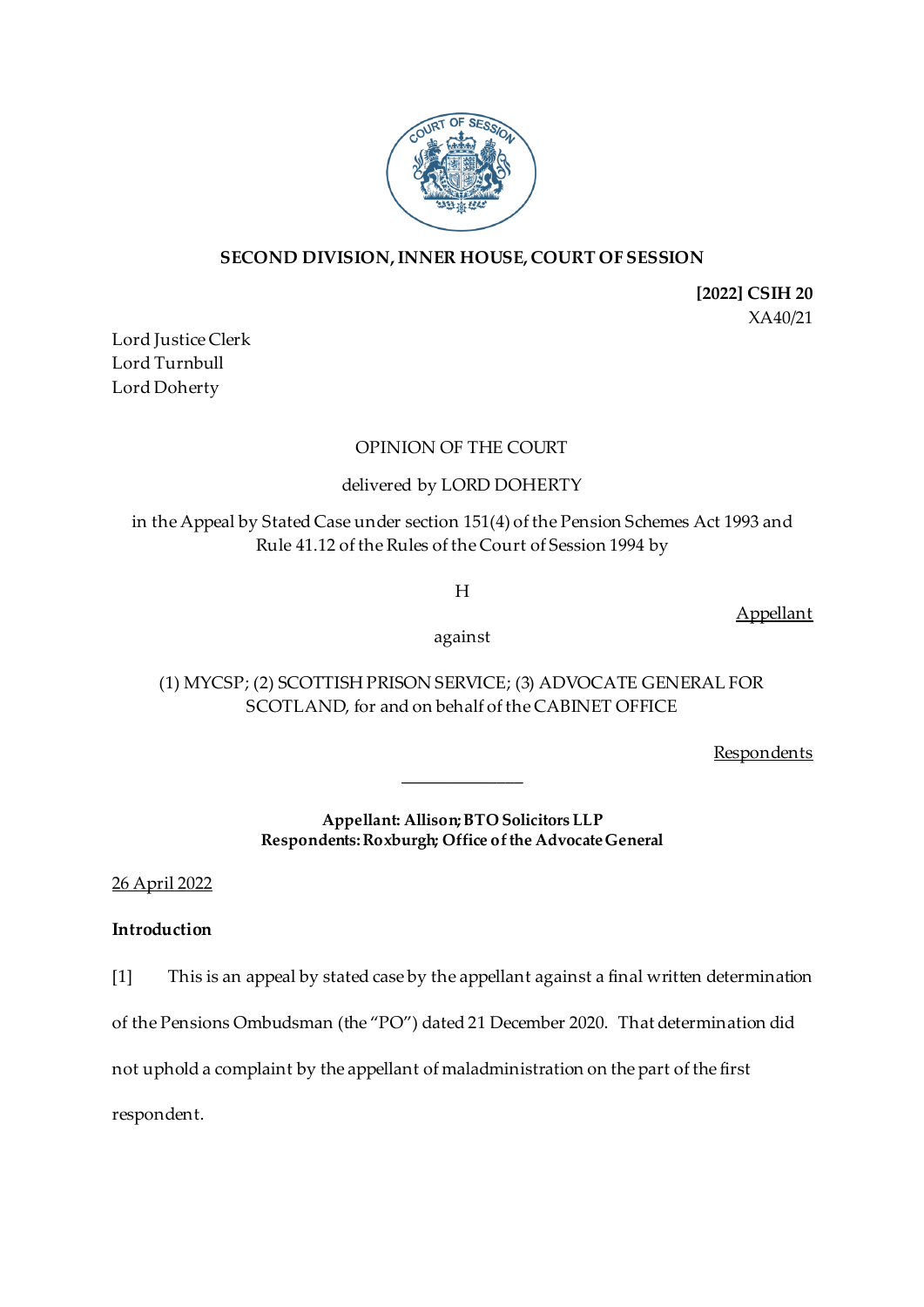#### **Background**

[2] Until 16 September 2016 the appellant was employed by the second respondent as a residential prison officer. That employment brought him within the scope of the Civil Service Injury Benefit Scheme ("the Scheme") made under section 1 of the Superannuation Act 1972. The Scheme is administered by the first respondent on behalf of the third respondent. Prior to his employment ceasing the appellant had been absent from work for a lengthy period because of depression, and it had been determined that he had suffered a qualifying injury in terms of the Scheme. After his employment ended he applied to the Scheme for an award of permanent injury benefit ("PIB").

#### **The Scheme and the Guide**

[3] In terms of the Scheme (rule 1.3(i)) PIB may be paid to an employee who suffers an injury in the course of official duty, provided that such injury is mainly or wholly attributable to the nature of that duty. PIB is a discretionary benefit. A person is eligible for PIB when they suffer a qualifying injury that impairs their general earning capacity by more than 10%. A person whose earning capacity is impaired through injury may be paid an annual allowance and lump sum in accordance with the Scheme Medical Adviser's medical assessment of the impairment to his earning capacity (rule 1.6(i)). The amount of the benefits depend, *inter alia*, on the degree of impairment (rule 1.7, and paragraph 7.2 of the Scheme Medical Reviews and Appeals Guide ("the Guide")). More than 10% but not more than 25% is "slight impairment"; more than 25% but not more than 50% is "impairment"; more than 50% but not more than 75% is "material impairment"; and more than 75% is "total impairment".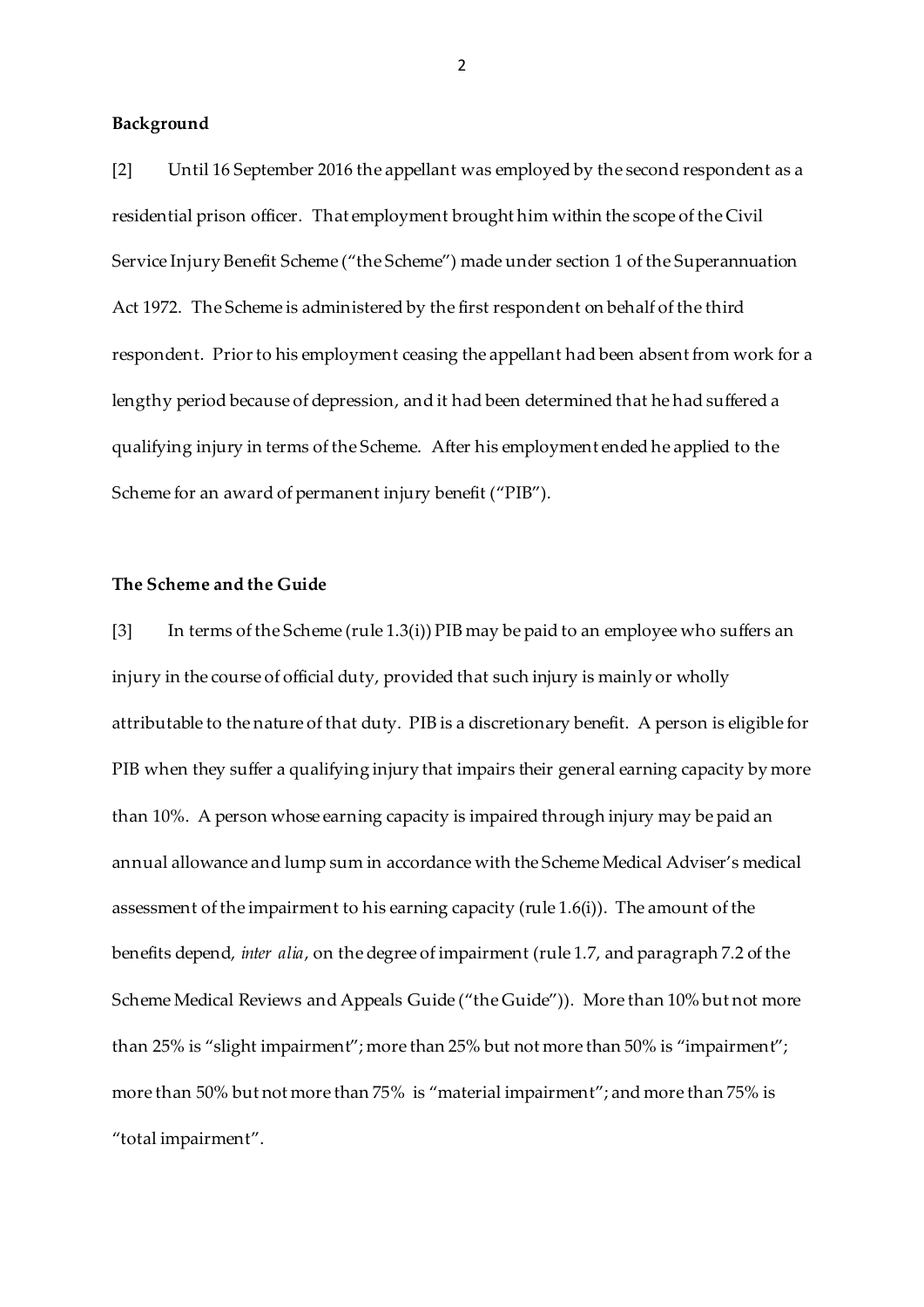[4] If the Scheme Medical Adviser ("the SMA") assesses that a person's earning capacity has been impaired by more than 10%, the first respondent asks the SMA to advise if the impairment is 'mainly or wholly attributable' to a person's duty (rules 1.7 and 1.9). If it is mainly attributable the SMA proceeds to apportion the PIB award in accordance with the provisions set out in paragraph 8.3 of the Guide.

# [5] The Guide provides:

## "**8 Apportionment**

8.1 In addition to an impairment of earnings assessment, for qualifying injuries sustained on or after 1 April 2003, the Scheme Administrator or the employer must ask the SMA to advise on whether the illness is 'wholly' (more than 90%) or 'mainly' (more than 50% but less than 90%) attributable to the nature of the duty.

…

8.3 Where a person meets the mainly attributable test then the SMA will go on to apportion the extent to which their duties caused their injury.

Apportionment is assessed in three bands:

| Low    | 50 – 70% attributable to duty    |
|--------|----------------------------------|
| Medium | $71 - 90\%$ attributable to duty |
| High   | above 90% attributable to duty   |

### **9 Process**

The formal injury benefit appeal procedure has only one stage; however, two separate appeals can be made within the appropriate period (12 months of the initial award decision). Any appeal should be made within 12 months of the initial Award decision. The second appeal may be notified up to and including the day the 12 month period ends. Under these circumstances, the appeal process may go beyond 12 months in its entire duration.

# **Action by the Member**

9.1.1 All appeals must be made in writing. The letter of appeal should set out the basis for the appeal (for example, against the level of apportionment/or impairment of earnings capacity). 9.1.2 New medical evidence must be presented with the appeal…

...

# **Action by the SMA**

9.1.7 Whether considering a first or second appeal there are three different options open to the SMA.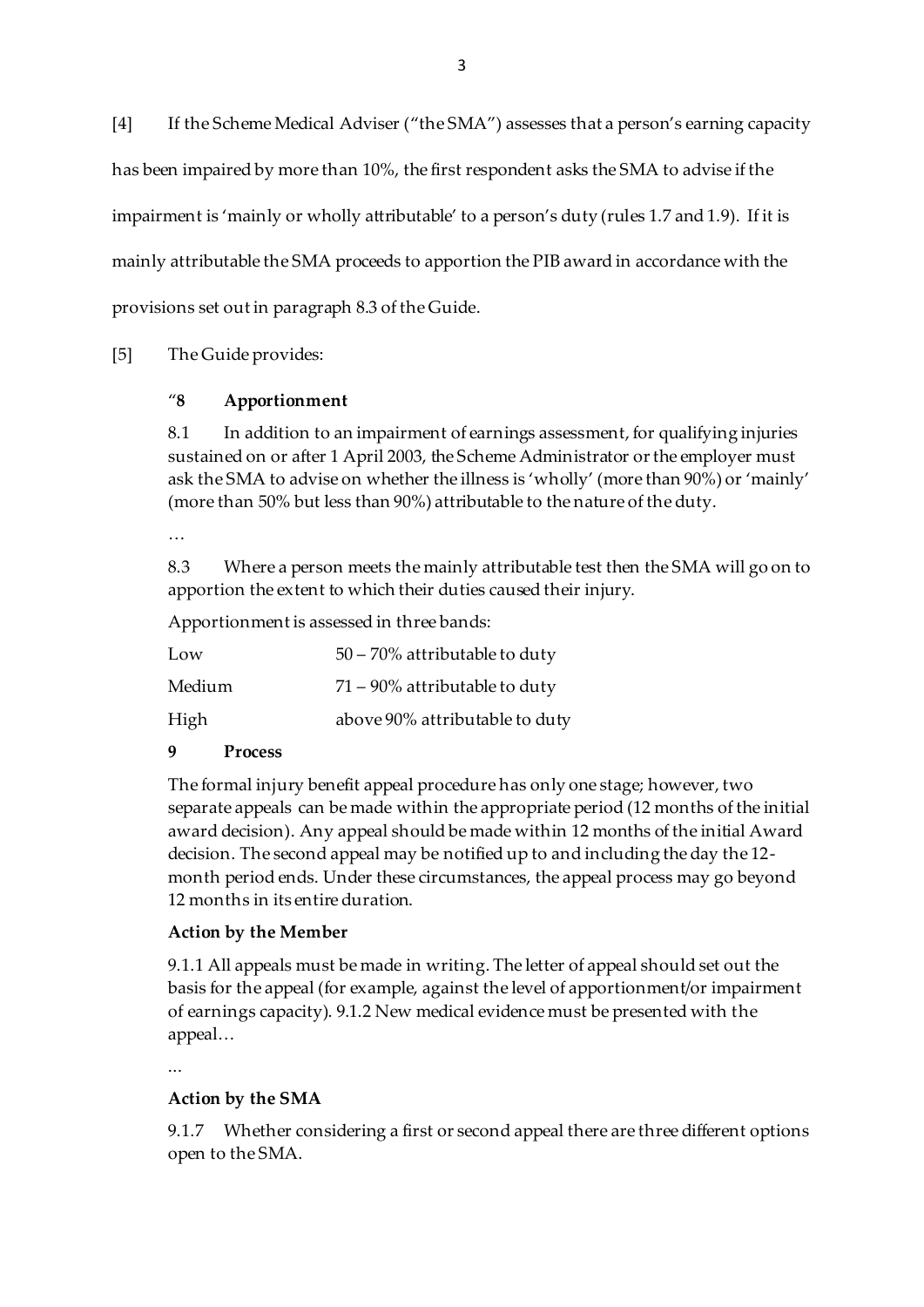- Uphold the appeal returning the case to MyCSP or the employer for a final decision.
- Reject the appeal (it goes no further) remitting the case back to the authorising authority/ employer for a final decision.
- Referring a borderline case to a physician independent of the medical adviser for a further paper-based assessment. Either the chief medical adviser or deputy chief medical adviser to the contract would only [*sic*] make such a referral. The independent physician may uphold or reject the case at this final stage, remitting it back to the authorising authority/employer for a final decision.

# **9.2 A first appeal**

9.2.1 A senior physician will consider the appeal in the light of the new medical evidence provided by the member. The senior physician who considers the first appeal will be different from the one who made the original decision.

9.2.2 The appeal is normally considered based on the information submitted. However, a consultation may be required if the physician considers it necessary.

9.2.3 The first appeal may uphold the original decision or result in an increase to the level of award.

# **9.3 A second appeal**

9.3.1 Any second appeal is considered by a SMA physician different from either the one who gave the original advice and/or who considered the first appeal. In most cases, the physician considering the second appeal will be a senior physician.

9.3.2 Any second appeal may do as the first appeal but can, in addition, lower the level of apportionment and/or earnings impairment if the new medical evidence justifies it.

9.3.3 This completes the formal injury benefit appeal arrangement…"

# **The SMA**

[6] At the material times the SMA services were provided to the first respondent by

Health Management Limited ("HM").

# **The appellant's application for PIB**

[7] The SMA doctor who first considered the appellant's application was Dr Saravolac.

On 13 September 2017 Dr Saravolac concluded that the appellant's earning capacity had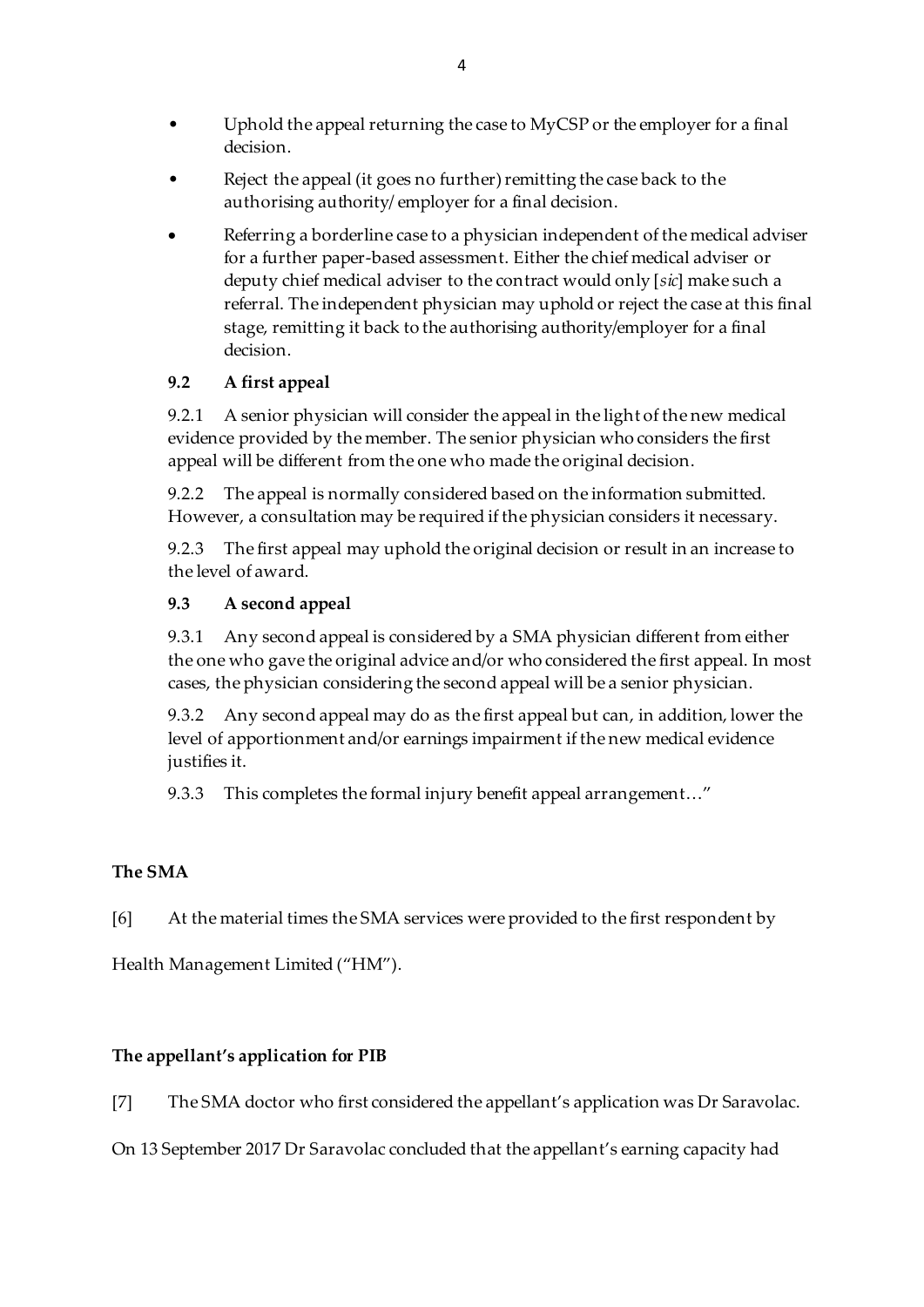been impaired by less than 10%. Thereafter, the appellant's application was further considered by another of the SMA's doctors, Dr Pamela Collins. On 29 November 2017 Dr Collins reached the same conclusion as Dr Saravolac. On 9 January 2018 the first respondent advised the appellant that his application had been rejected as the degree of impairment of his earning capacity had been assessed as less than 10%.

#### **The PIB appeals**

#### *The first appeal*

[8] On 11 June 2018 the appellant appealed against the determination of 9 January 2018. He challenged the assessment of impairment of his earning capacity. He did not challenge the apportionment. The SMA senior physician appointed to conduct the appeal was Dr Lisa Birrell, a consultant occupational physician. She issued a report on 4 April 2019 and an amended report on 23 April 2019. She assessed the degree of apportionment as in the 71% to 90% "medium band" and the degree of general earnings capacity impairment as 10% to 25%, "slight impairment".

#### *The second appeal*

[9] On 28 April 2019 the appellant made a second appeal. Although that was more than 12 months after the determination of 9 January 2018 the first respondent concluded that there were good reasons to allow the second appeal to proceed. In particular, it was made only 5 days after Dr Birrell's amended report was issued.

[10] By the time of the second appeal all of the SMA's senior physicians had been involved in the appellant's case. There was no senior physician on the staff of the SMA who satisfied the requirement of paragraph 9.3.1 of the Guide that they be "different from either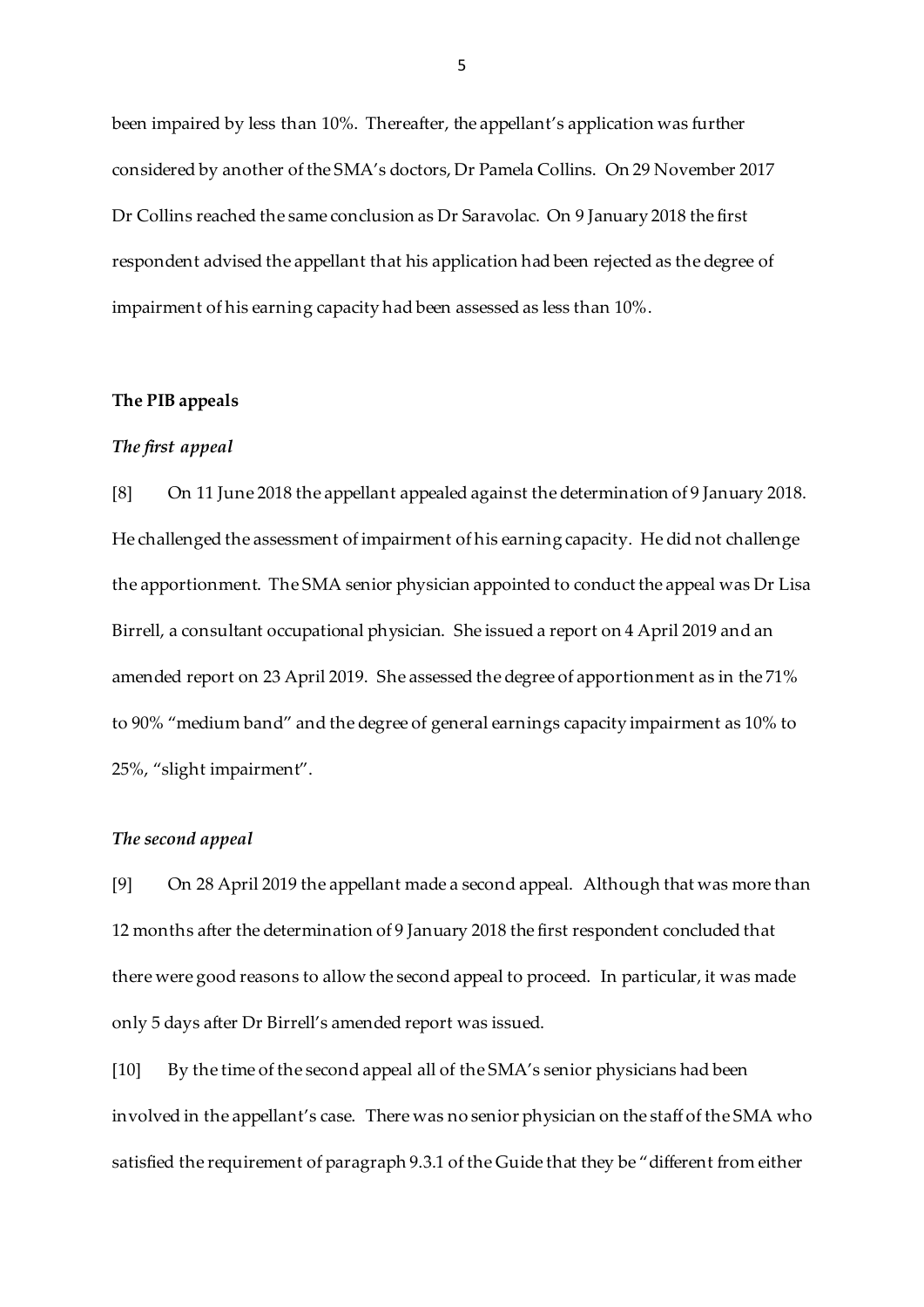the one who gave the original advice and/or who considered the first appeal". In late September 2019 the SMA advised the appellant of that fact and that it would appoint an external senior physician to consider the appeal. It appointed Dr Mark Groom, consultant occupational physician, and the medical file was sent to him on 7 November 2019.

[11] Dr Groom's report was dated 12 February 2020. The first page contained four *pro forma* sections. Section 1 contained formal details relating to the appellant and it recorded that his injury, depression, had been sustained prior to 12 June 2014. Section 2 was designed to list the material the physician considered – but all that was inserted was "As previously listed and included in text". Section 3 set out the different possible degrees of impairment of general earning capacity, and box 3, "3. 25% - 50% Impairment" had been ticked. Section 4 set out the different possible degrees of apportionment, and box 2, "2. The illness is 71 – 90% attributable Medium band" had been ticked. Section 5 of the report contained the reasons for Dr Groom's recommendation. It began:

"Thank you for asking me to consider [the appellant's] second appeal under the provisions of the Civil Service Injury Benefit Scheme. I confirm that I have not had any previous involvement in this case. I am an independent specialist occupational physician and a Fellow of the Faculty of Occupational Medicine. I confirm that I have received a considerable bundle of documents for this appeal. I have considered all the medical evidence in the bundle and note the outcome from the first appeal, considered by Dr Birrell and submitted to the employer in revised form on 23 April 2019. In addition to that evidence I have noted [the appellant's] written submission dated 7 August 2019 and the new medical evidence that he submitted to support his second appeal."

The report listed all the material which Dr Groom had available to him. In a passage headed

"Opinion – Degree of Apportionment" Dr Groom concluded:

"Given the foregoing consideration of the available medical evidence I consider that it is not unreasonable to attribute up to 90% of the illness [the appellant] suffers to the agreed qualifying injury… Whilst it is clear that the majority of the attribution of his current mental health problems lies with the agreed qualifying injury sustained at work, I consider that it is reasonable to apportion up to 10% as being the result of pre-existing mental health problems and personality traits. I therefore agree with the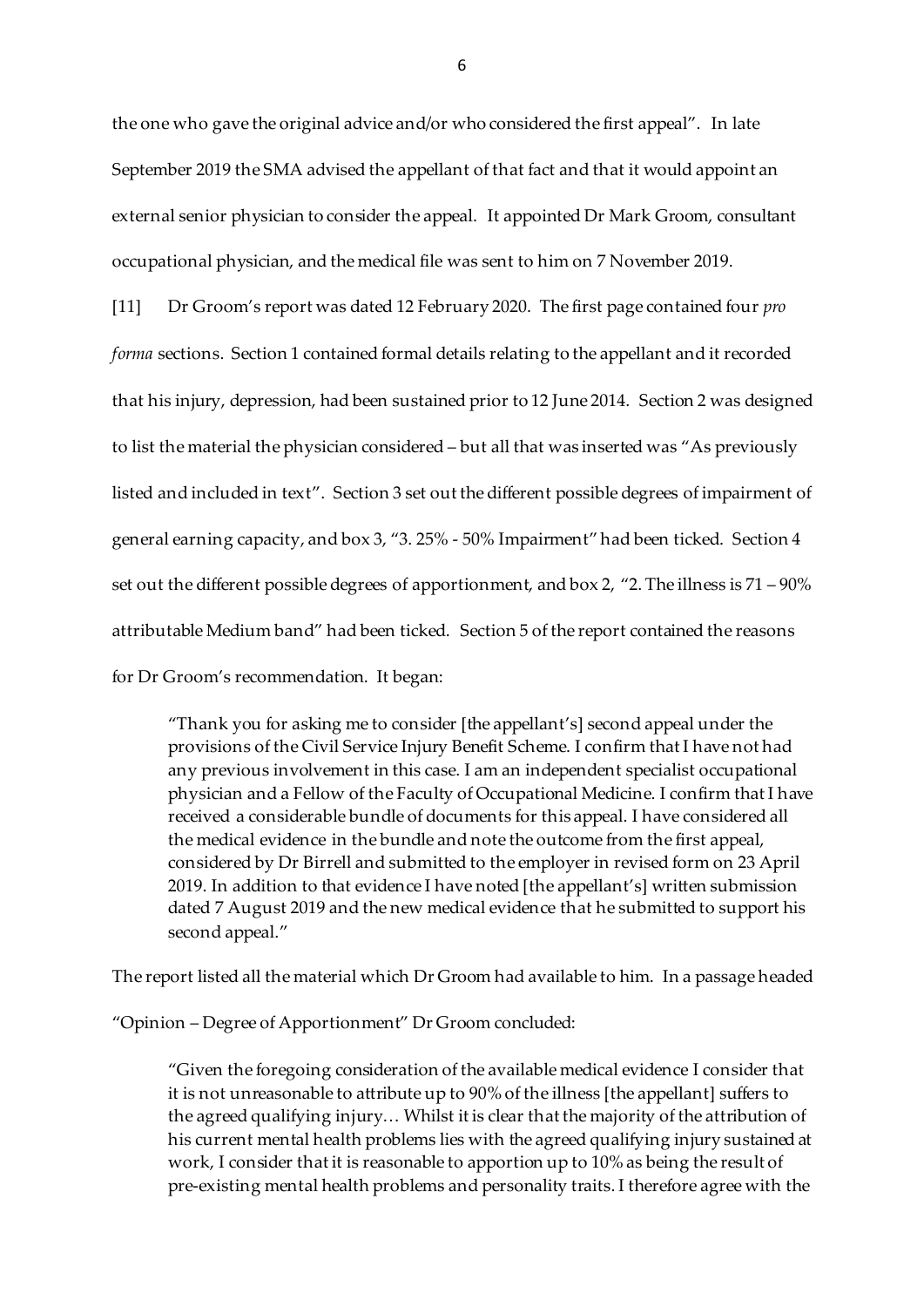previous decisions that 71-90% of the illness should be considered attributable to the qualifying injury, which were accepted by [the appellant] until this appeal."

In a later passage headed "Earnings Impairment" Dr Groom stated:

"Despite [the appellant] not identifying this is as a matter for appeal I will deal with it… I consider that [the appellant] continues to retain capacity for work. I believe that it is not unreasonable to conclude that if [the appellant] focussed on recovery rather than his sense of injustice, then a capacity for work would very much be in his best interests… I therefore consider that with further treatment, as identified by Dr Wylie in late 2018, and commitment from [the appellant] to move on and recover, that he could undertake useful and beneficial work well before his state retirement age… I do not believe that the evidence available to me supports the contention that [the appellant's] earnings capacity equates to more than 75% earnings impairment."

[12] It appears that at the time of completion of his report Dr Groom did not have access

to HM's online HMLO system to check and complete the report. It was common ground

that, in order to assist Dr Groom, Dr Birrell accessed HMLO for him and completed

sections 1-4 of the report using the information which Dr Groom had provided in section 5.

Dr Birrell's email of 12.36 on 10 February 2020 confirmed that she proposed to do that. It is

also noteworthy that at that time Dr Birrell was HM's Pensions Medical Director.

#### **The Pension Schemes Act 1993**

[13] Part X of the Pensions Schemes Act 1993 ("the 1993 Act") provides:

### "**146 Functions of the Pensions Ombudsman.**

(1) The Pensions Ombudsman may investigate and determine the following matters

(a) a complaint made to him by or on behalf of an actual or potential beneficiary of an occupational or personal pension scheme who alleges that he has sustained injustice in consequence of maladministration in connection with any act or omission of a person responsible for the management of the scheme,…

…

### **149 Procedure on an investigation.**

…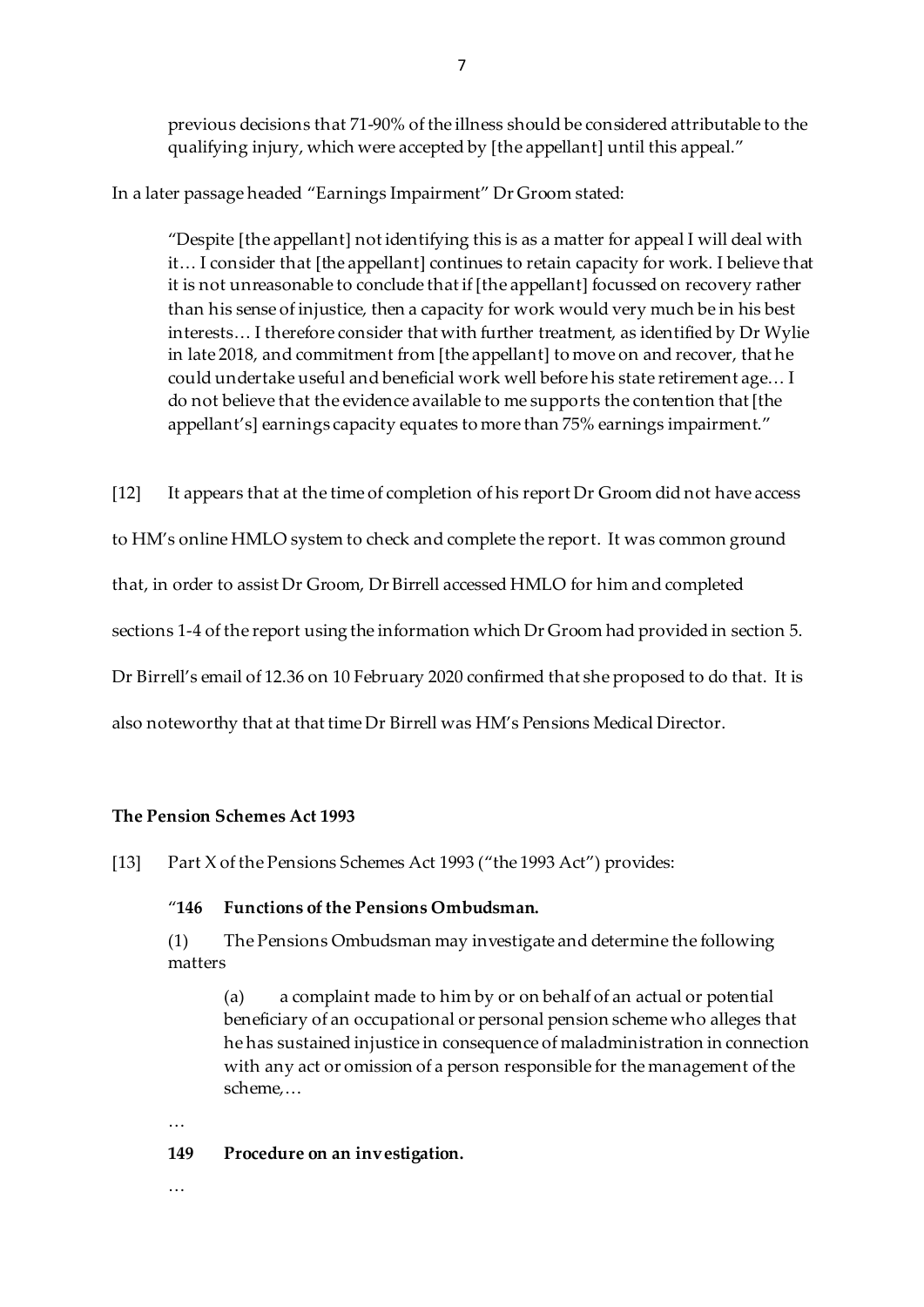(2) The Secretary of State may make rules with respect to the procedure which is to be adopted in connection with the making of complaints, the reference of disputes, and the investigation of complaints made and disputes referred, under this Part.

…

(4) Subject to any provision made by the rules, the procedure for conducting such an investigation shall be such as the Pensions Ombudsman considers appropriate in the circumstances of the case; and he may, in particular, obtain information from such persons and in such manner, and make such inquiries, as he thinks fit.

…

### **151 Determinations of the Pensions Ombudsman.**

…

(4) An appeal on a point of law shall lie to the High Court or, in Scotland, the Court of Session from a determination or direction of the Pensions Ombudsman at the instance of any person falling within paragraphs (a) to (c) of subsection (3)."

### **The appellant's complaint to the PO**

[14] On 10 August 2020 the appellant made a complaint to the PO of maladministration by the first respondent. The complaint contained five parts. One of them was not accepted for investigation because it was a complaint about HM and it was not within the PO's jurisdiction. It is only necessary to refer to two of the other heads, which concerned the appointment of Dr Groom and his decision on apportionment.

[15] The complaint which the appellant made about Dr Groom's appointment was that the first respondent indicated that an independent external physician would consider the second appeal; but that, notwithstanding the appellant's request, the SMA did not disclose the identity of the external physician, his post, or for whom he worked. The complaint continued:

"Dr Groom is the Medical Director of the SMA Health Management. He has a working relationship with Dr Birrell, Dr Collins and Dr Saralavac. He is therefore not external or independent. It is clear why the SMA were so reluctant to disclose his position. I appeal to the Ombudsman that Dr Groom had a bias towards his colleagues… I was assured by the SMA that this report would be compiled and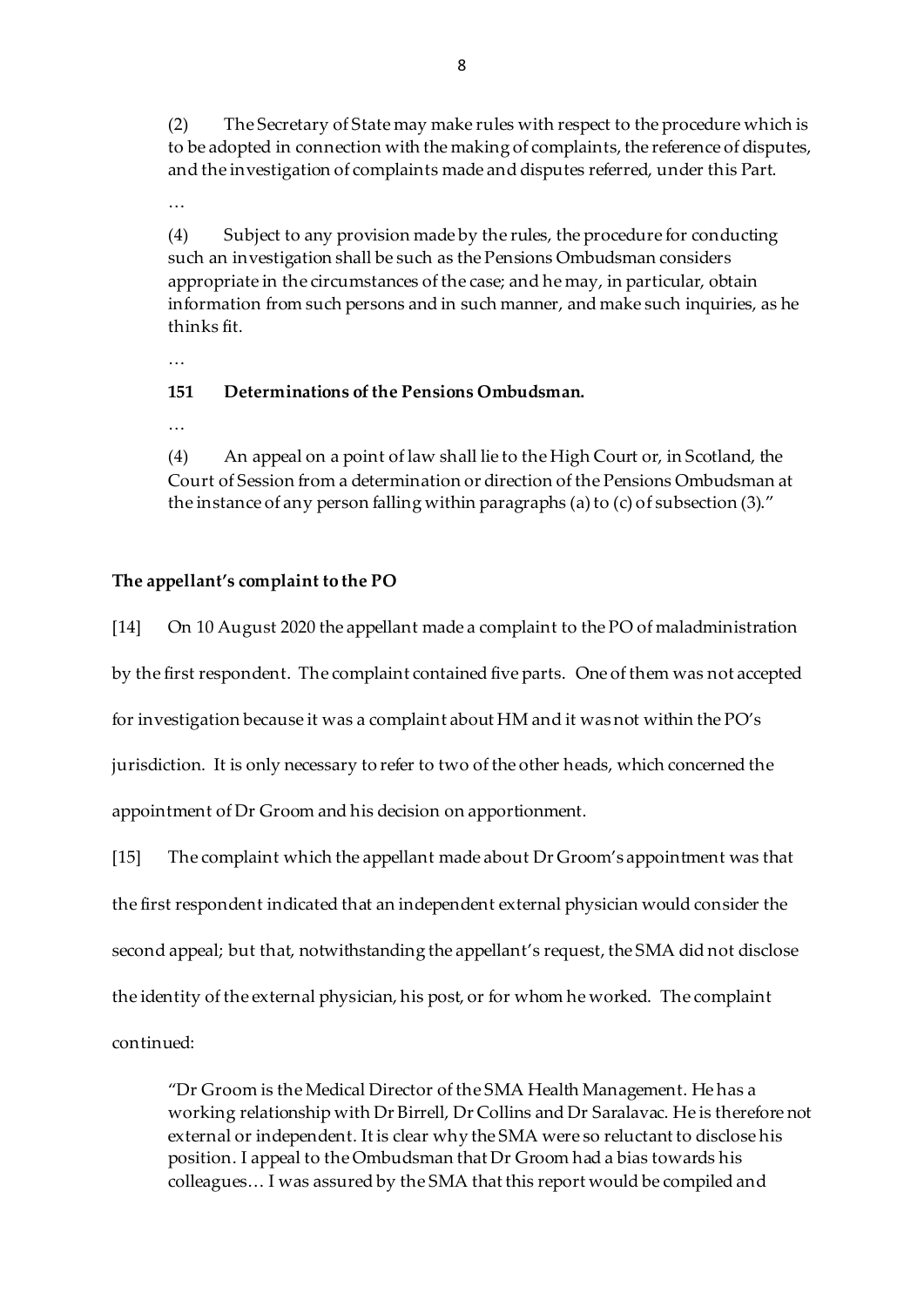decided on by an Independent External clinician of the SMA Health Management. This clearly (*sic*) a premeditated action to mislead me."

[16] The complaint which the appellant made about the apportionment decision was that his injury ought to have been determined to be wholly attributable to his work duties. He maintained that Dr Groom was wrong to attribute 10% of the impairment to pre-existing mental health issues; and that such an attribution was not supported by the entries in the appellant's medical records or by the fact he had not had to take time off work for anxiety or depression before the work injury was sustained.

[17] The complaint of 10 August 2020 was considered in the first instance by a senior adjudicator in the PO's office. In his Opinion of 26 November 2020 the adjudicator concluded (paragraph 169) that the evidence did not support upholding the appellant's complaint. In his view (paragraph 144) the appointment of Dr Groom had been reasonable in the circumstances. Moreover, the appellant had not had a right to have the appeal considered by an external clinician independent of HM. The adjudicator continued:

"145. [The appellant] says Dr Groom's opinion was biased towards his former colleagues. My view is that Dr Groom considered the available medical, and other, evidence and reached his own opinion. As a medical professional, Dr Groom could be expected to offer an unbiased opinion based on the facts of the case. [The appellant] has offered no evidence of bias on Dr Groom's part."

In relation to apportionment, the adjudicator observed:

"147. It was for Dr Groom to weigh up all the evidence and reach a conclusion. Dr Groom attached most weight to Dr Wylie's 2017 report on the grounds that Dr Wylie had spent considerable time with [the appellant} and had access to all the GP records, the occupational health notes, and hospital records. Dr Wylie gave his opinion that [the appellant] had a recurrent depressive disorder. Dr Wylie said this was based on the medical records indicating that [the appellant] had previously suffered from depressive episodes sufficiently severe for the GP to treat him with antidepressant medications. Dr Wylie maintained his position in his 2018 supplementary report."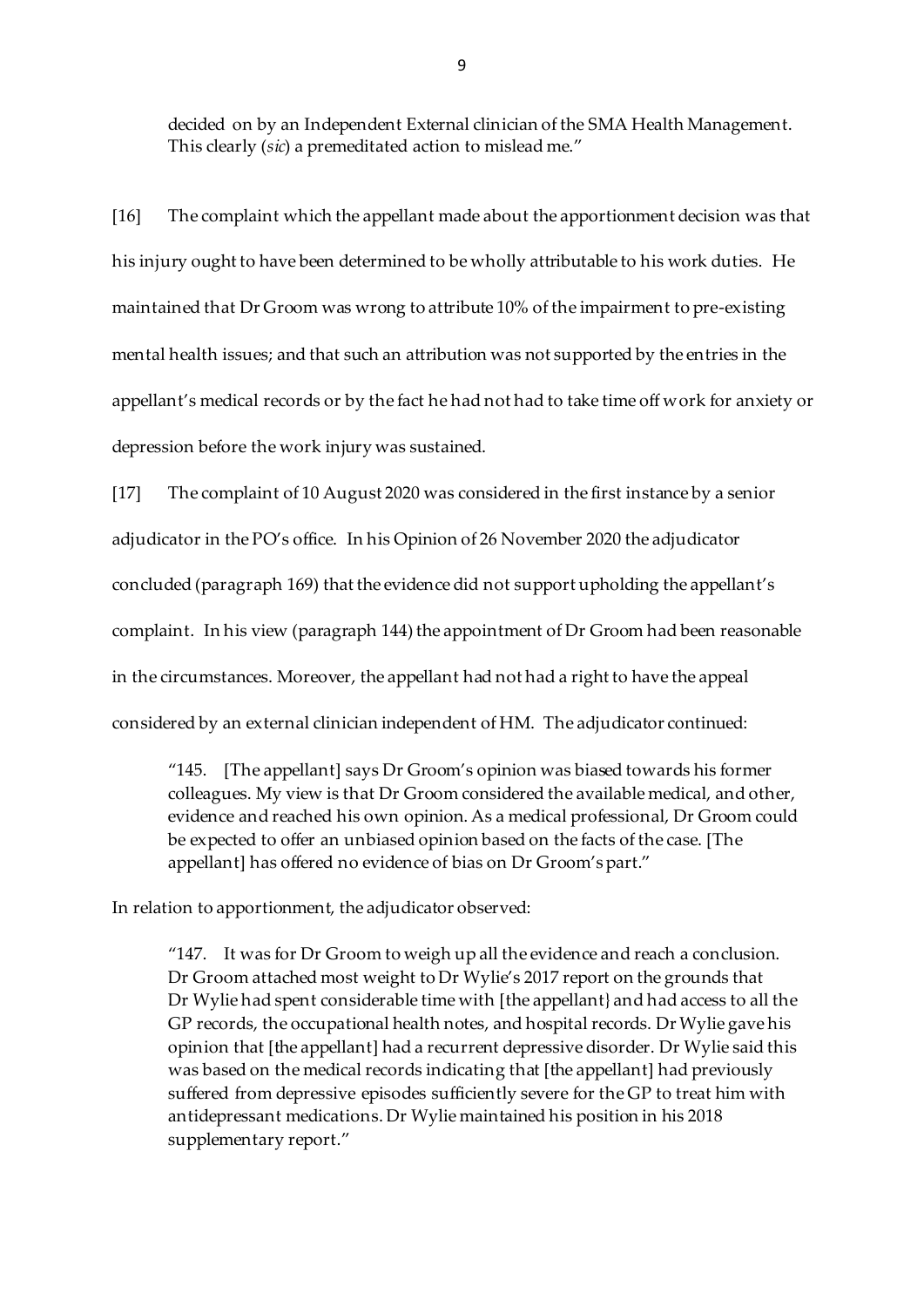In the adjudicator's view there was no reason why the first respondent should not have accepted Dr Groom's opinion on apportionment (paragraph 150).

### **The final determination**

[18] The appellant did not accept the adjudicator's Opinion and the complaint was passed to the PO for determination. On 21 December 2020 the PO issued his final determination. He did not uphold the complaint. He agreed with the Opinion of the adjudicator.

[19] In relation to the use of Dr Groom the PO stated (the emphasis is ours):

"120. … I agree with the Adjudicator that procedurally there was no requirement for [the appellant's] appeal to be considered by an external physician independent of HM. Nevertheless, Dr Groom *had left* HM and confirmed that he was an independent specialist. I do not consider that Dr Groom's opinion has been shown to have been biased by *his past association* with HM. As the Adjudicator said, as a medical professional, Dr Groom can be expected to give a medical opinion based on the facts of the case. The onus is on [the appellant] to show any bias and he has failed to do so. Unsubstantiated allegations of bias should not and do not form a basis for finding that MyCSP should not have relied on Dr Groom's advice."

Accordingly, while at one point there was some dispute between the appellant and the first and second respondents as to Dr Groom's circumstances at the time of his appointment, it is clear that the PO accepted the evidence (which he narrated in paragraph 103 of the determination) that Dr Groom ceased to be HM's Medical Director in July 2016 and that he ceased to do occasional consultancy work for HM in September 2019. [20] So far as Dr Birrell's involvement in the completion of sections 1 to 4 of Dr Groom's report are concerned, the PO observed (paragraph 124) that the information contained in

sections 1, 3 and 4 is contained in section 5. He continued:

"125. There is no suggestion that Dr Groom colluded with Dr Birrell in the completion of section five of the Form, or that the text from Dr Groom's "Dr to Dr report" was not correctly transferred to section 5 of the Form.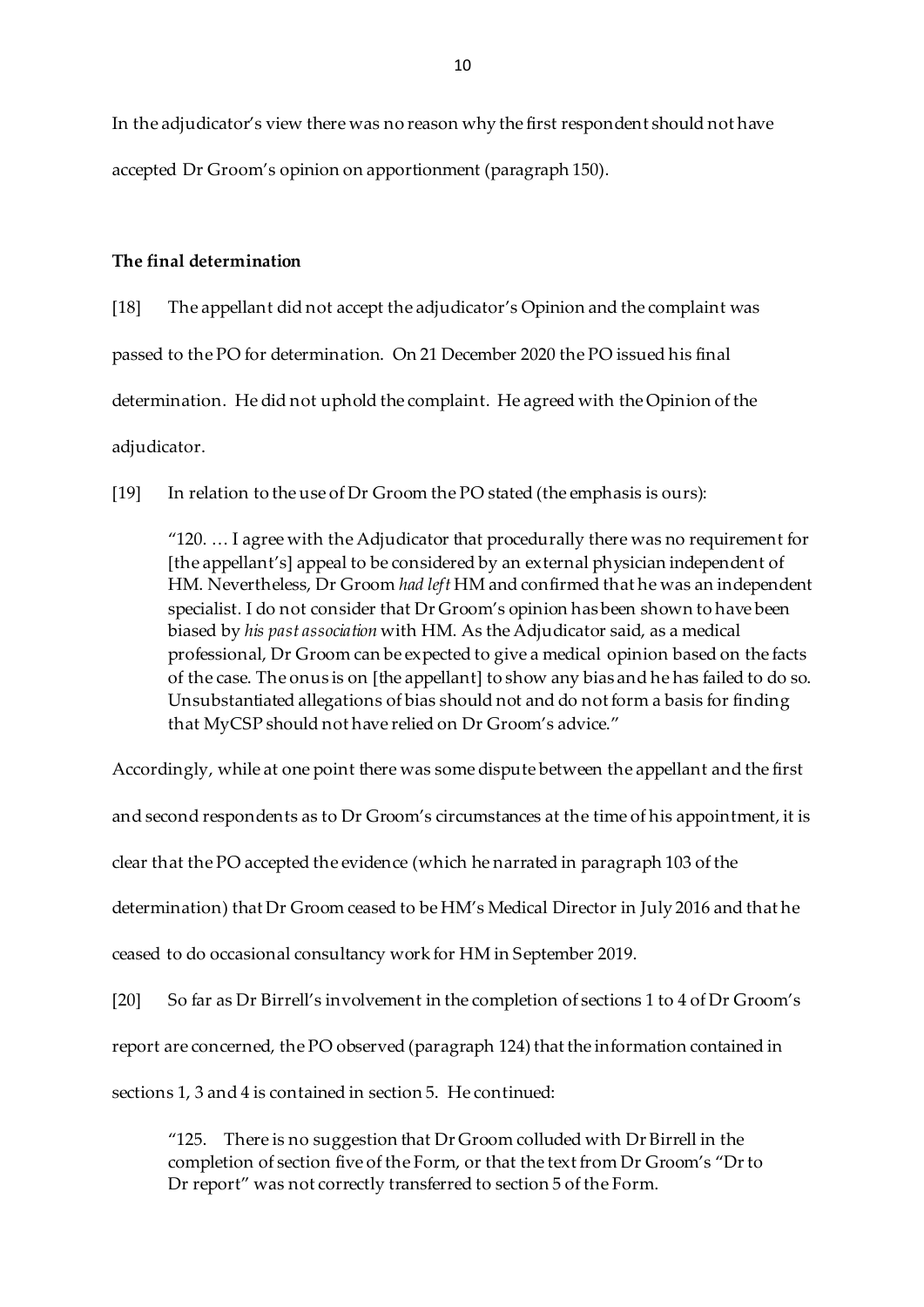126. I do not find that the sections of the Form completed by HM changed the outcome of Dr Groom's opinion causing [the appellant] injustice."

[21] The PO dealt with the question of apportionment at paragraphs 127-145 of his determination. He was not satisfied that there were any good grounds for concluding that the first respondent was not entitled to accept Dr Groom's opinion.

[22] In concluding his determination the PO observed (in relation to the whole of the complaint which had been investigated):

"146. [The appellant] has been at pains to highlight points at which the processing of his PIB application may have been less than ideal. However, for me to uphold a complaint, it is not simply the case that I must identify maladministration; I must also be satisfied that the individual has also, as a result, sustained injustice. [The appellant] appears to have lost sight of this fact. The outcome of his case had not been affected by the sometimes less than perfect approach taken by MyCSP (or HM) and consequently he has not sustained injustice.

147. I do not uphold [the appellant's] complaint."

# **The Stated Case**

[23] On 8 January 2021 the appellant requested the PO to state a case for appeal to the

Court of Session. The PO issued the stated case on 22 July 2021. It contained four questions

of law. However, the appellant does not insist upon two of the questions being answered.

The remaining questions are:

# "**Question 6.3**

Did the Ombudsman err in law by finding that it was reasonable, in the circumstances in which [it] was produced and Dr Groom's professional involvement with HM, for MyCSP to rely on Dr Groom's report?

### **Question 6.4**

Did the Ombudsman err in law by not finding that the medical evidence presented to and considered by MyCSP and its conduct throughout the process, taken in the round, amounted to maladministration after May 2018?"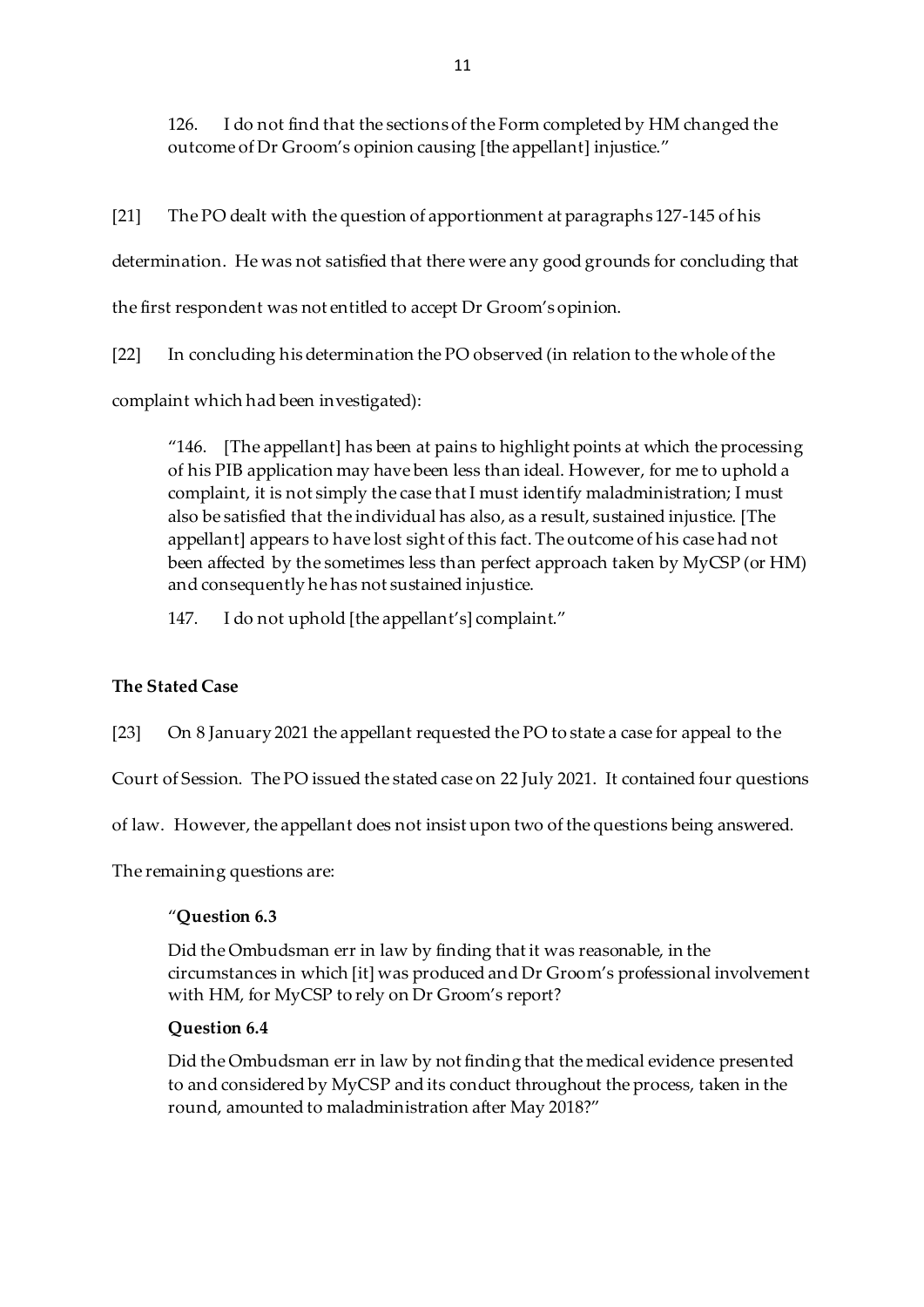[24] We find it unnecessary to rehearse the findings in fact made in the stated case. In

large part they reflect the findings made by the adjudicator in his opinion and by the PO in

his determination. However, we draw attention to a finding at paragraph 1.97 because it is

relevant to the argument relating to apportionment which counsel for the appellant sought

to advance:

"On 19 February 2020, [the appellant] received the completed report signed by Dr Groom from HM ("Dr Groom's Report"). In section five, Dr Groom assessed [the appellant's] degree of apportionment as in the 71% to 90% 'medium' band..."

Part 3 of the Stated Case is headed "Conclusions found in fact and in law". Paragraphs 3.3

and 3.4 state:

"3.3 On Dr Groom's appointment to review [the appellant's] second PIB appeal, and Dr Groom's independence from HM:

3.3.1 For the reasons set out below in paragraphs 5.2.1 to 5.2.12, it was reasonable for Dr Groom to provide his medical opinion on [the appellant's] second PIB appeal. Procedurally there was no requirement for [the appellant's] appeal to be considered by an external clinician independent of HM, the appointed SMA.

3.3.2 Dr Groom could reasonably be expected to offer an unbiased opinion based on the facts of the case.

3.4 On apportionment:

3.4.1 For the reasons set out below in paragraphs 5.3.1 to 5.3.4, it was for Dr Groom to weigh all the evidence and reach a conclusion.

3.4.2 It was for Dr Groom to decide whether he required a face to face consultation with [the appellant].

3.4.3 It was reasonable for HM, after referring the medical evidence file to Dr Groom on 7 November 2019, to refuse to refer the additional medical evidence sent by [the appellant] to MyCSP after 7 November 2019.

3.4.4 There was no reason why MyCSP should not have accepted Dr Groom's opinion on apportionment."

Part 4 of the Stated Case is headed "Conclusions not found in fact and in law".

Paragraphs 4.4, 4.5 4.11 and 4.12 state:

"4.4 I do not find that there is evidence of bias by Dr Groom towards his former colleagues at HM.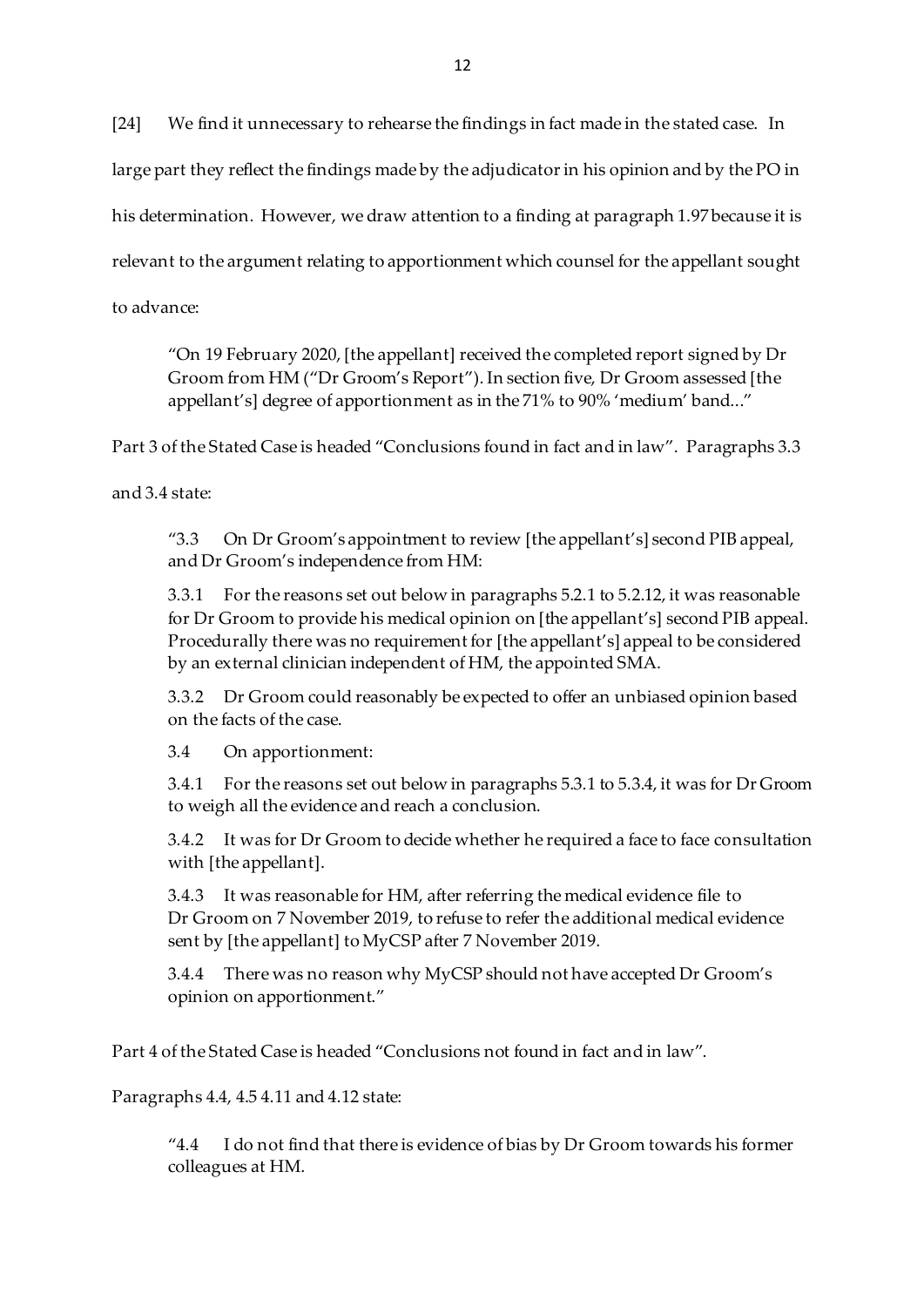4.5 I do not find that there is evidence that Dr Groom colluded with Dr Birrell in the completion of section five of the Form completed in February 2020.

…

4.11 I do not find that the sections of Dr Groom's Report completed by HM changed the outcome of Dr Groom's opinion causing [the appellant] injustice.

4.12 I do not find that [the appellant] has, as a result of maladministration by MyCSP after May 2018, sustained injustice."

Paragraphs 5.2.3 and 5.2.10 state:

"5.2.3 [The appellant] said Dr Groom's opinion was biased towards his former colleagues, but Dr Groom's Report shows that he had considered the available medical, and other, evidence and had reached his own opinion.

…

5.2.10 [The appellant] has offered no evidence of bias on Dr Groom's part, or of collusion between Dr Birrell and Dr Groom."

Paragraphs 5.3.1 to 5.3.3 narrate Dr Wylie's opinion that the appellant had a recurrent

depressive disorder and that Dr Wylie was able to identify relevant entries in the medical

records which supported that conclusion. Dr Groom had attached most weight to Dr Wylie's

diagnosis because he had spent a considerable time with the appellant and had access to all

of his medical records. Paragraph 5.3.4 stated:

"5.3.4 Based on the medical evidence, Dr Groom gave his opinion that it was not unreasonable to attribute up to 90% of [the appellant's] illness to the agreed qualifying injury."

#### **Submissions for the appellant**

[25] Counsel for the appellant invited the court to answer Questions 6.3 and 6.4 in the affirmative, to recall the determination of the PO, and to substitute a determination that the matter be remitted to the first respondent for (i) the appointment of a new, external clinician and (ii) reconsideration of the appellant's second appeal. He submitted that each of the grounds of appeal identified an error of law by the PO in the application of legal principle to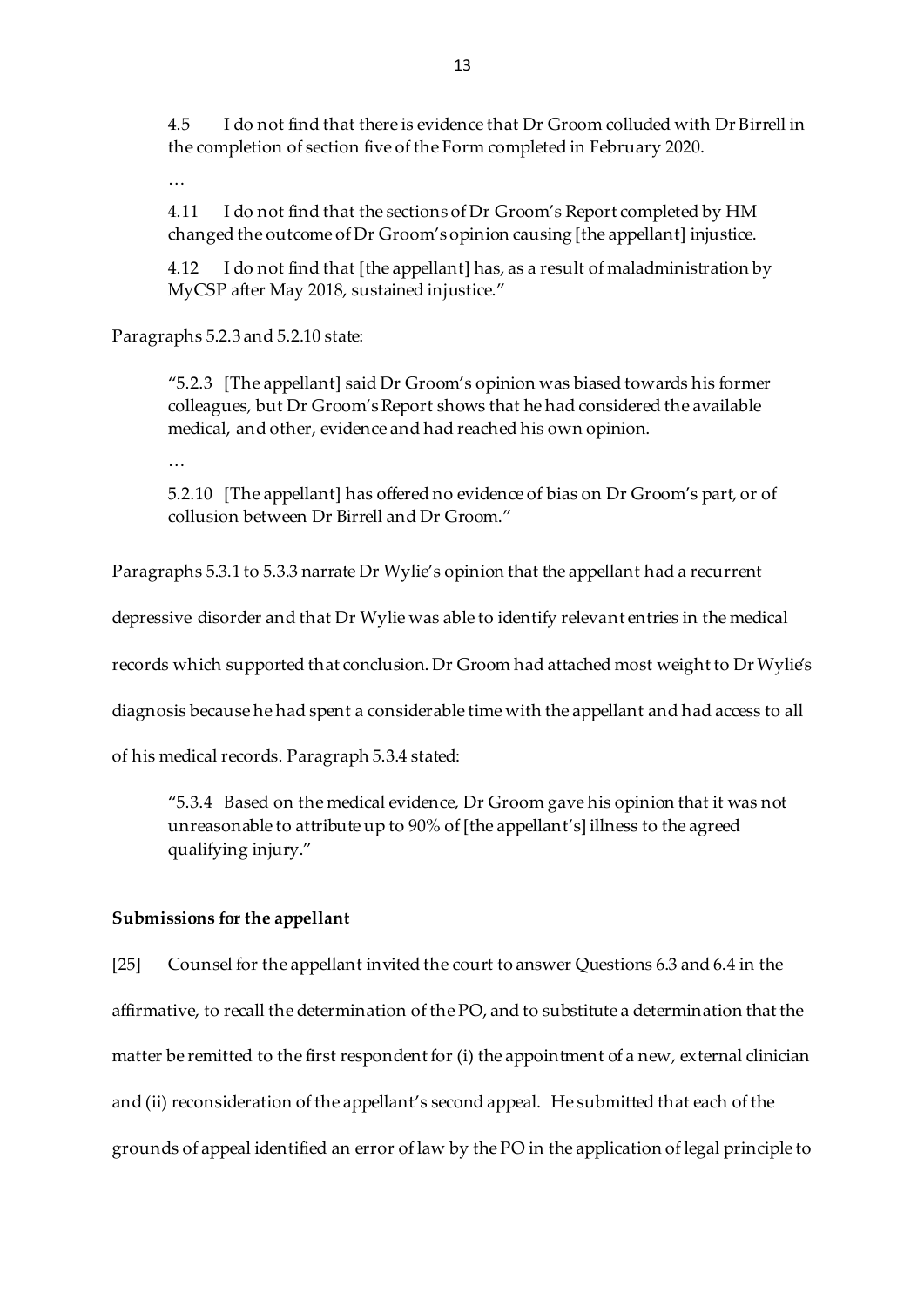the facts of the appellant's case (*Anderson* v *Imrie* 2018 S.C. 328, Lord Brodie at para 35). Where, as here, the decision appealed did not involve the evaluation of credibility or reliability, the appellate court is generally in as good a position as the first instance decisionmaker to form its own view, subject to appropriate weight being given to the latter's judgement (*Benmax* v *Austin Motor Co Ltd* [1955] AC 370, Viscount Simonds at p 374, and Lord Reid at p 376).

#### *Question 6.3*

[26] The submission was that Dr Groom's appointment was tainted by apparent bias, and that the first and third respondents' reliance upon Dr Groom's report constituted maladministration which had resulted in injustice to the appellant. The PO had erred in law in failing to recognise that. On a fair reading, the appellant's complaint of 10 August 2020 had raised not just the issue of actual bias, but also an issue of apparent bias. Even if the latter issue had not been expressly raised, in the circumstances the PO ought to have considered it (*cf. Pearson* v *J Ray McDermott Diving International plc* 2006 SLT 725, Opinion of the Court delivered by Lord Osborne at paragraphs [5] and [9]). He had not done so. He had only addressed the issue of actual bias. That omission was an error of law. Had he addressed the question of apparent bias he would have found that the fair-minded and informed observer, having considered the facts, would conclude that there was a real possibility that Dr Groom was biased (*Porter* v *Magill* [2002] 2 AC 357, Lord Hope of Craighead at paragraph 103; *Helow* v *Secretary of State for the Home Department* 2009 SC (HL) 1, Lord Mance at paragraph 39). The fair-minded and informed observer will be "neither complacent nor unduly sensitive or suspicious" (*Johnston* v *Johnston* (2000) 201 CLR 488, Kirky J at paragraph 53; *Helow,* paragraph 39). Here there were a number of circumstances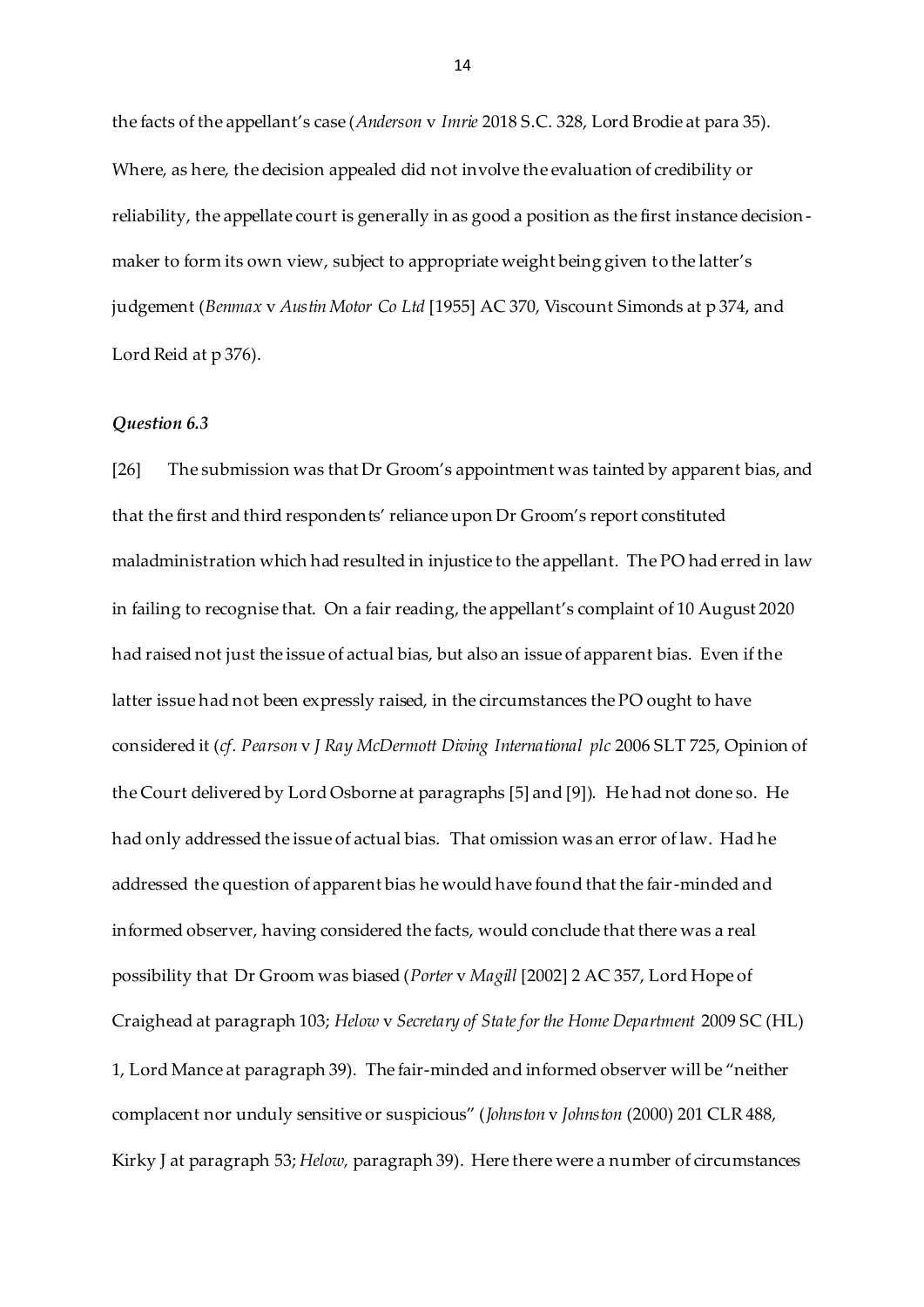which, taken cumulatively, would have led the observer to conclude that there was a real possibility that Dr Groom was biased. First, on 29 October 2019 the appellant was given, and relied upon, HM's assurance that his second appeal would be decided by an independent senior clinician, and after Dr Groom's appointment HM and/or the first respondent referred variously to Dr Groom being "external", "independent" and a "third party". Second, that at the time of the second appeal Dr Groom may have been HM's Medical Director. There had been conflicting information about whether that was the case. The PO ought to have investigated the issue and made findings in fact in relation to it. It was relevant that the appellant had made a number of complaints against HM. As Medical Director Dr Groom "would have been involved" in handling complaints. Third, Dr Groom's connection with HM was not disclosed by him or by HM (*cf*. *Davidson* v *Scottish Ministers (No. 2)* 2005 1 SC (HL) 7, Lord Bingham of Cornhill at paragraph [19]). Fourth, HM did not disclose Dr Groom's identity when the appellant inquired who had been appointed. Fifth, as Medical Director Dr Groom would have had "direct management responsibility" for Dr Birrell. Sixth, the fact that Dr Birrell completed sections 1 to 4 of Dr Groom's report suggested that there had been contact between those doctors in relation to the report. Seventh, Dr Groom was not a judge, and accordingly the assumptions of impartiality and of ability to disregard the views of others which applied in the case of judges were not in play (*Helow,* Lord Hope of Craighead at paragraph [8], Lord Cullen of Whitekirk at paragraph [30]).

#### *Question 6.4*

[27] Question at 6.4 was only insisted upon in one narrow respect. It was submitted that Dr Groom's statement on page 6 of his report that "it is reasonable to apportion up to 10% as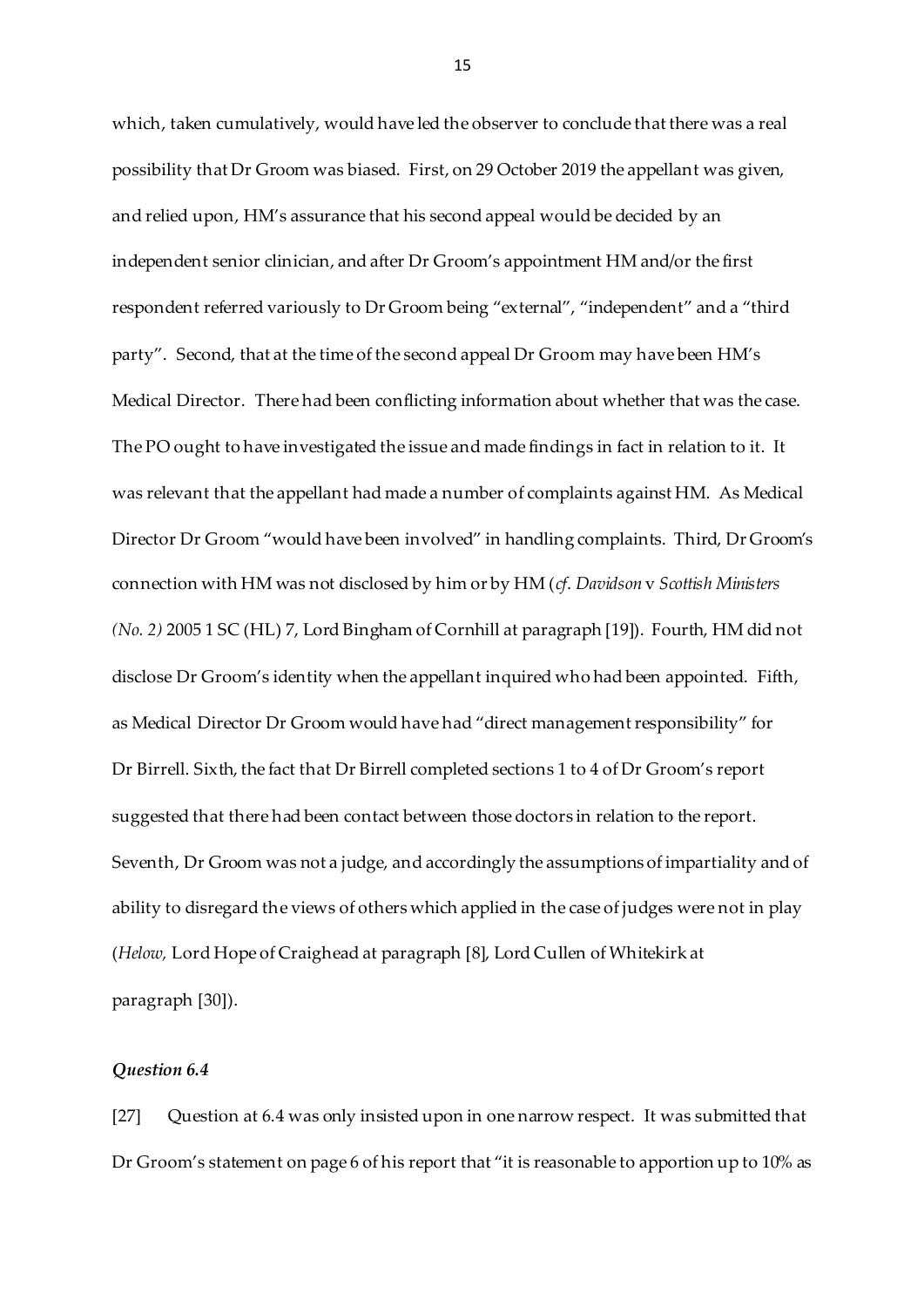being the result of pre-existing mental health problems…" was materially inconsistent with his decision on apportionment, and did not support the first respondent's decision on apportionment. That had been maladministration by the first respondent which had caused injustice to the appellant. The PO had erred in law in not recognising that.

[28] Counsel accepted that this point had not been raised by the appellant before the PO. However, he maintained that Question 6.4 was wide enough to encompass it. If the court disagreed, counsel invited it to exercise the power in rule 41.22(a) to allow the following question to be substituted for Question 6.4:

"6.4 Did the Ombudsman err in law in finding that the decision on apportionment by the First Respondent in March 2020, based upon Dr Groom's report of 12 February 2020, did not involve maladministration which caused the Appellant injustice."

[29] In any case, the court had a discretion to allow a new point to be raised (*Notting Hill Finance Ltd* v *Sheikh* [2019] EWCA Civ 1337, Snowden J at paragraph 21). It ought to exercise that discretion in the appellant's favour. The appellant had been unrepresented before the PO and the respondents would not be prejudiced by the introduction of the point at this stage.

#### **Submissions for the third respondent**

[30] Counsel for the third respondent invited the court to answer Questions 6.3 and 6.4 in the negative.

[31] The decision of specialist bodies, such as the PO, should be respected unless there was clear error of law (*cf*. *Proctor & Gamble UK Limited* v *HMRC* [2009] STC 1990, at paragraphs 11, 48 and 74 in respect of specialist tribunals). As Mummery LJ observed in *Wakelin* v *Read* [2000] Pensions Law Reports 319 at paragraphs 39-40: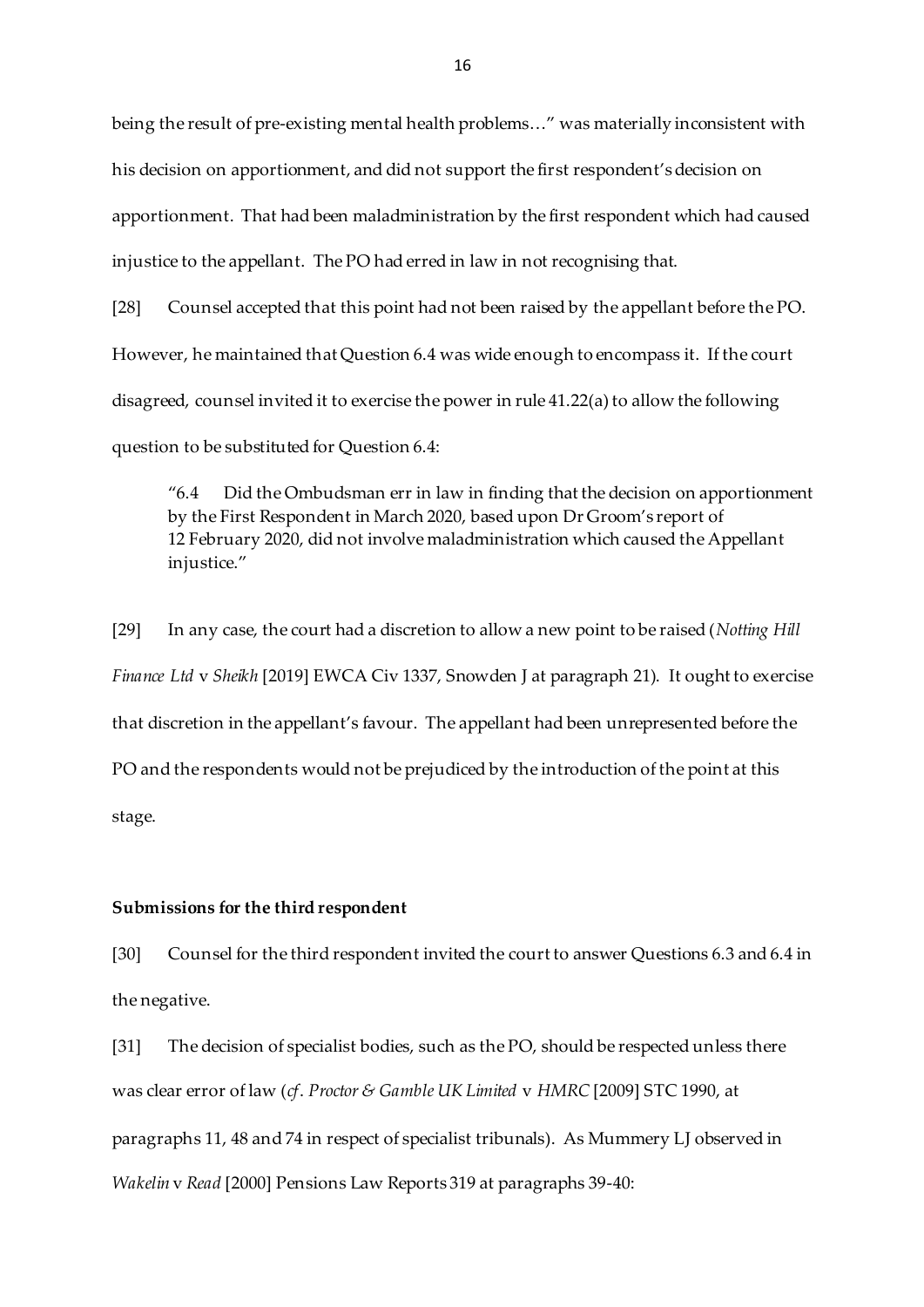"39. Under section 151(4) there is an appeal to the High Court from a determination or direction of the Ombudsman 'on a point of law'. There is no appeal on fact … It is irrelevant that the High Court or the Court of Appeal would have taken a different view from him on the evidence revealed in his investigation. The Ombudsman is the sole judge of fact and he can only be corrected on errors of law.

40. The only question for the High Court and for this court, on appeal from the High Court, is this: is there an error of law in the determination or direction of the Ombudsman? In answering that restricted question the appellate court should be astute not to entertain appeals on points of fact dressed up as points of law … In this exercise the written statement of the determination must be read broadly and fairly. The findings of fact and the reasons for the determination should not be subjected to minute, meticulous or over-elaborate critical analysis in an attempt to find a point of law on which the disappointed party to the reference can appeal."

Four different categories of errors of law had been identified in the Opinion of the Court delivered by Lord Drummond Young in *Advocate General for Scotland* v *Murray Group Holdings plc* 2016 SC 201 at paragraphs 42-43. In the present case there had been no real analysis as to why the circumstances relating to either of the appellant's grounds of appeal were said to have given rise to maladministration on the part of the first respondent in consequence of which the appellant had sustained injustice.

#### *Question 6.3*

[32] It was clear that the appellant's complaint to the PO had been one of actual bias by Dr Groom. At no point had he advanced a complaint of apparent bias. In those circumstances the PO could not be criticised for not addressing a case which was not advanced before him. It was not open to the appellant to seek to advance to the court a case which he had not advanced to the PO. *Pearson* v *J Ray McDermott Diving International plc*  was not authority for the proposition that where a case of actual bias is advanced a court ought also generally to consider the question of apparent bias. In *Pearson* the court had concluded that some of the allegations in the pursuer's grounds of appeal were in fact allegations of actual bias.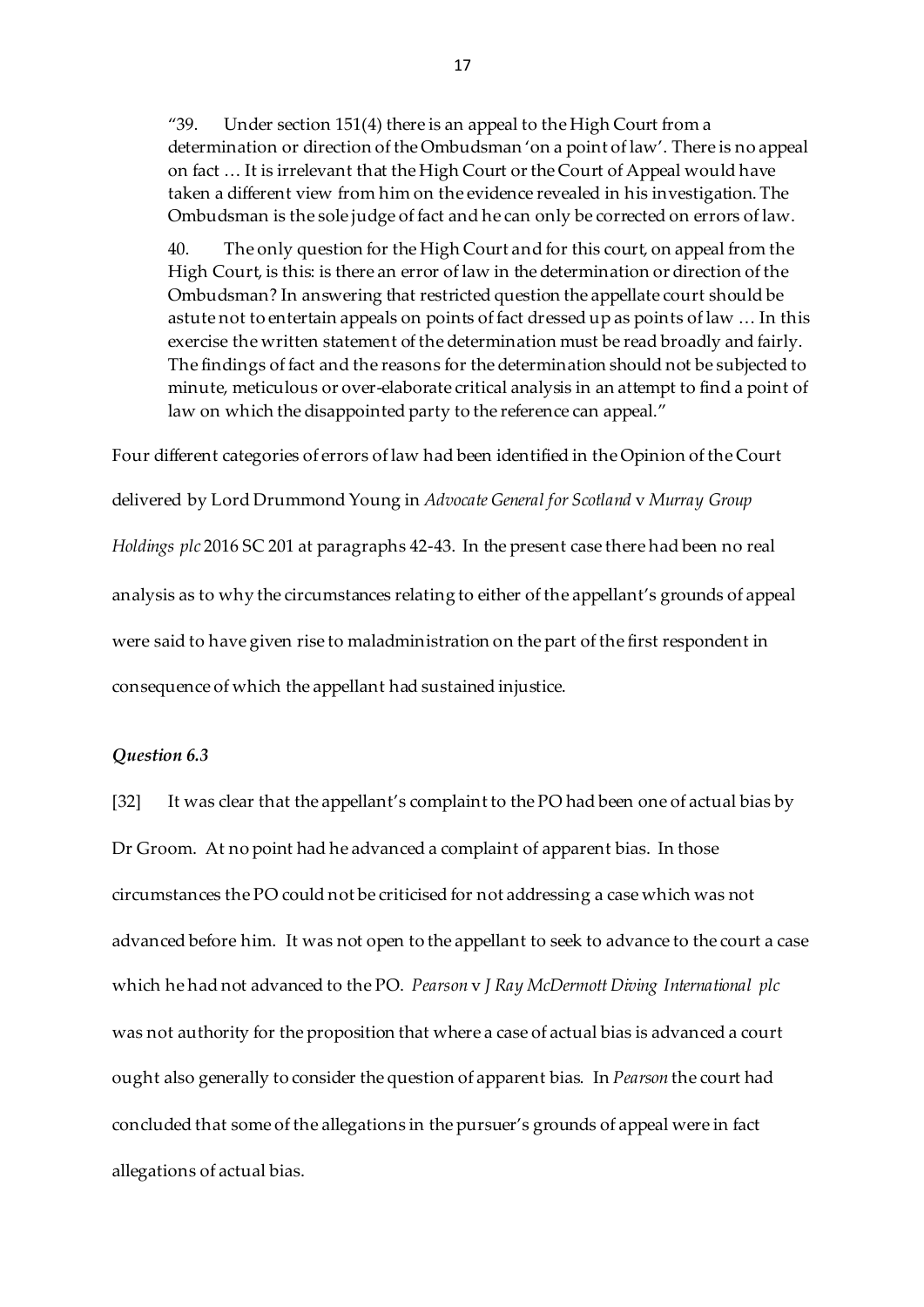[33] Besides, the matters upon which the appellant relied did not indicate the existence of apparent bias. The fair-minded and informed observer would be aware that in the normal course the senior physician considering a second appeal would be a Scheme Medical Adviser physician in HM's employment with no previous involvement in the case, and that that senior physician could be depended upon to perform his professional duties objectively and impartially. They would be aware that Dr Groom is a medical professional subject to professional standards and obligations, and that he could be expected to adhere to those standards and obligations when considering the second appeal. They would assume that physicians like Dr Groom are intelligent and capable of forming their own views on medical issues and would be astute to the importance of doing so. It was plain that Dr Groom had formed his own view. He had disagreed with Dr Birrell on the issue of the extent of impairment to general earning capacity. In that regard, his finding had been more favourable to the appellant than Dr Birrell's finding. It was clear that the PO accepted that Dr Groom's association with HM ceased prior to his appointment to consider the second appeal. There were no findings in fact which supported the appellant's assertions (i) that Dr Groom was the HM's Medical Director at the material time; (ii) that he was Dr Birrell's "line manager" and "supervised" the preparation of her report in the first appeal; (iii) that he would have dealt with the appellant's complaints about HM. Nor was there a finding that the appellant was given "an assurance" that the senior physician considering the second appeal would be external. He was told that was happening, and why, but there had been nothing in the nature of an "assurance". Counsel for the appellant had been unable to specify how it was said that the information provided had been acted upon, and he had made clear that he did not seek to suggest that its provision gave rise to a legitimate expectation upon which the appellant had relied to his detriment. There had been no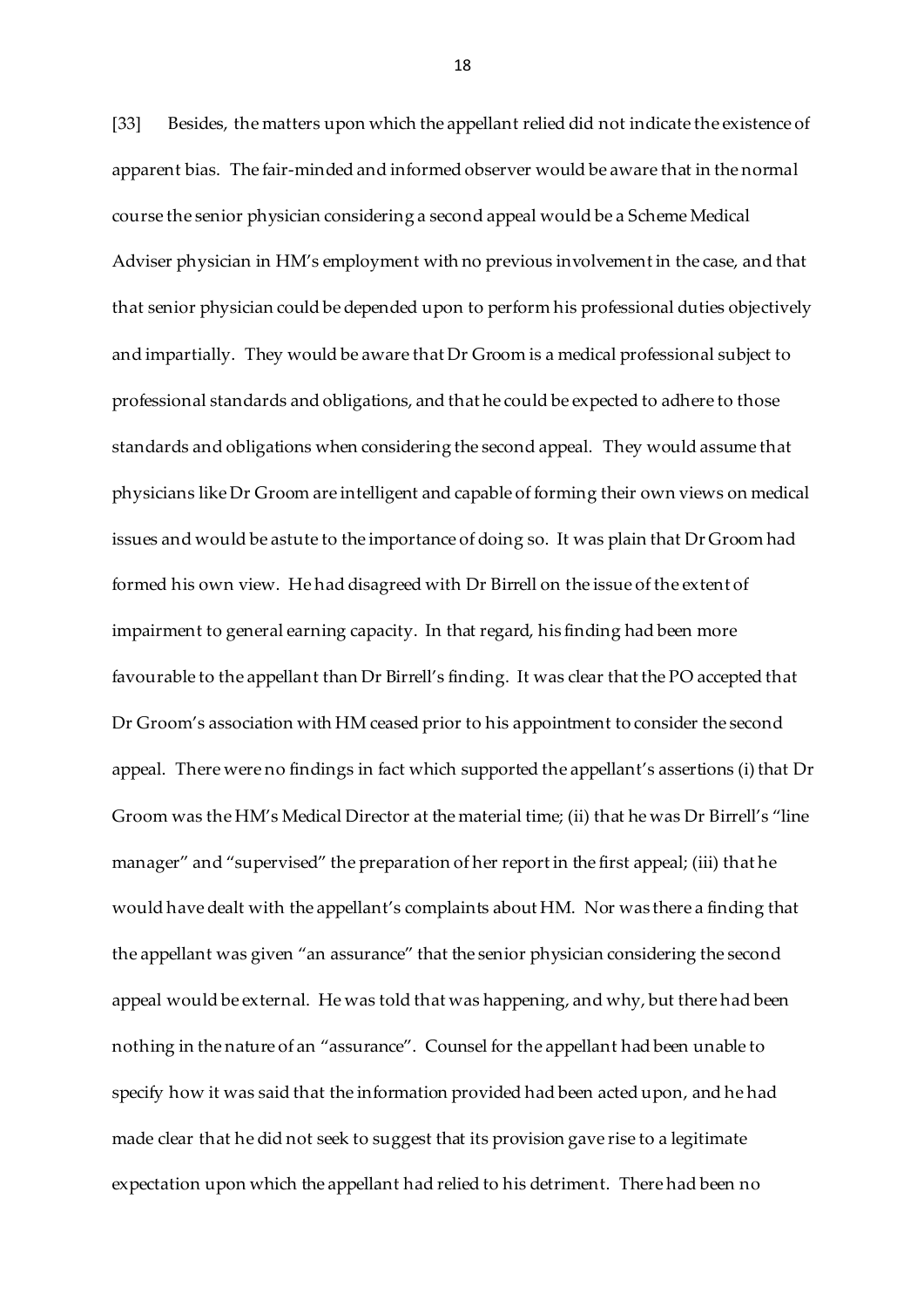requirement for Dr Groom to declare his previous employment by HM. HM had been well aware of it, and in the circumstances it was not a matter which might have given rise to a reasonable apprehension of lack of impartiality. Non-disclosure was not relevant because a fair-minded and informed observer would not have thought that there was anything even to consider disclosing. They would be much more likely to conclude that it never crossed Dr Groom's mind that his previous connection with HM was something which was relevant for him to disclose (*cf*. *Helow*, Lord Mance at paragraph 58).

#### *Question 6.4*

[34] Even if the appellant ought to be permitted to argue this ground for the first time on appeal, it was ill-founded. The insuperable problem for the appellant was the clear finding of fact at paragraph 1.97:

"…In section five, Dr Groom assessed [the appellant's] degree of apportionment as in the 71% to 90% "medium" band..."

In order to succeed on this ground the appellant required to satisfy the Court that the PO erred in law in making that finding. Contrary to the appellant's suggestion, this was not a case where it may be said that the PO erred in applying the general law to the particular facts (the second category identified in *Advocate General* v *Murray Holdings Limited* at paragraph [42]). Rather, to succeed he must show that there was an error of law within the third or fourth categories identified at paragraph [43]:

"[43] The third category of appeal on a point of law is where the tribunal has made a finding 'for which there is no evidence or which is inconsistent with the evidence and contradictory of it.' (*Inland Revenue Commissioners* v *Fraser*, per Lord President Normand, pp 497, 498.) This runs into a fourth category, comprising cases where the First-tier Tribunal has made a fundamental error in its approach to the case: for example, by asking the wrong question, or by taking account of manifestly irrelevant considerations, or by arriving at a decision that no reasonable tax tribunal could properly reach. In such cases we conceive that the Court of Session and the Upper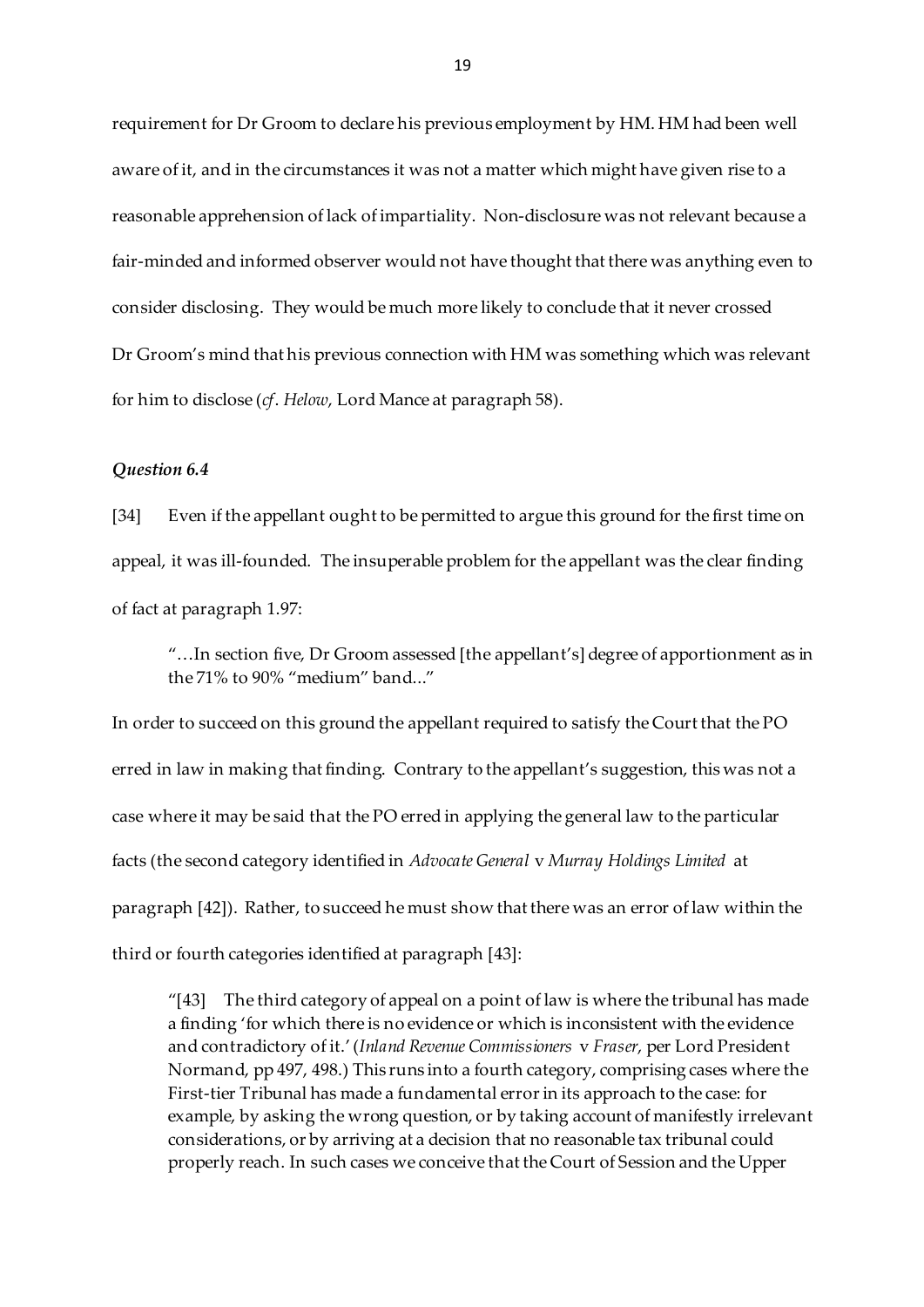Tribunal have power to interfere with the decision of the First-tier Tribunal as disclosing an error on a point of law (*Edwards* v *Bairstow*, per Lord Radcliffe, p 36)."

However, the appellant had made no attempt to demonstrate that the stringent requirements of either the third or fourth categories were met. He had not shown that it was not open to the PO to make the finding which he made.

[35] In construing Dr Groom's report, it must be recalled that it was written by a doctor and not a lawyer. It should be read against the background in which it was written with the aim of identifying its intended meaning (see by analogy *R (Macdonald)* v *Kensington and Chelsea Royal London Borough Council* [2011] UKSC 33, Lord Dyson JSC at paragraph 53). It should not be subjected to a minute, meticulous or over-elaborate critical analysis in an attempt to find a ground of challenge (*Wakelin* v *Read,* Mummery LJ at paragraph 40). The appellant highlighted the statement "I consider that it is reasonable to apportion up to 10% as being the result of pre-existing mental health problems and personality traits." and suggested that it was incongruent with Dr Groom's decision that the apportionment band be the medium band (71%-90%), rather than the high band (above 90%), because if "up to" 10% is attributed to the appellant's pre-existing condition then 90% *or more*relates to the qualifying injury. There were two difficulties with that argument. First, the high band applies where *over* 90% is apportionable to the qualifying injury sustained at work. Accordingly, if 10% of the injury relates to pre-existing problems, the figure is only 90%. Second, the passage required to be read in context. The sentence that follows it reads:

"I therefore agree with the previous decisions that 71-90% of the illness should be considered attributable to the qualifying injury, which were accepted by [the appellant] until this appeal."

Moreover, Dr Groom had already stated his conclusion, at the start of section 5 of his report, that: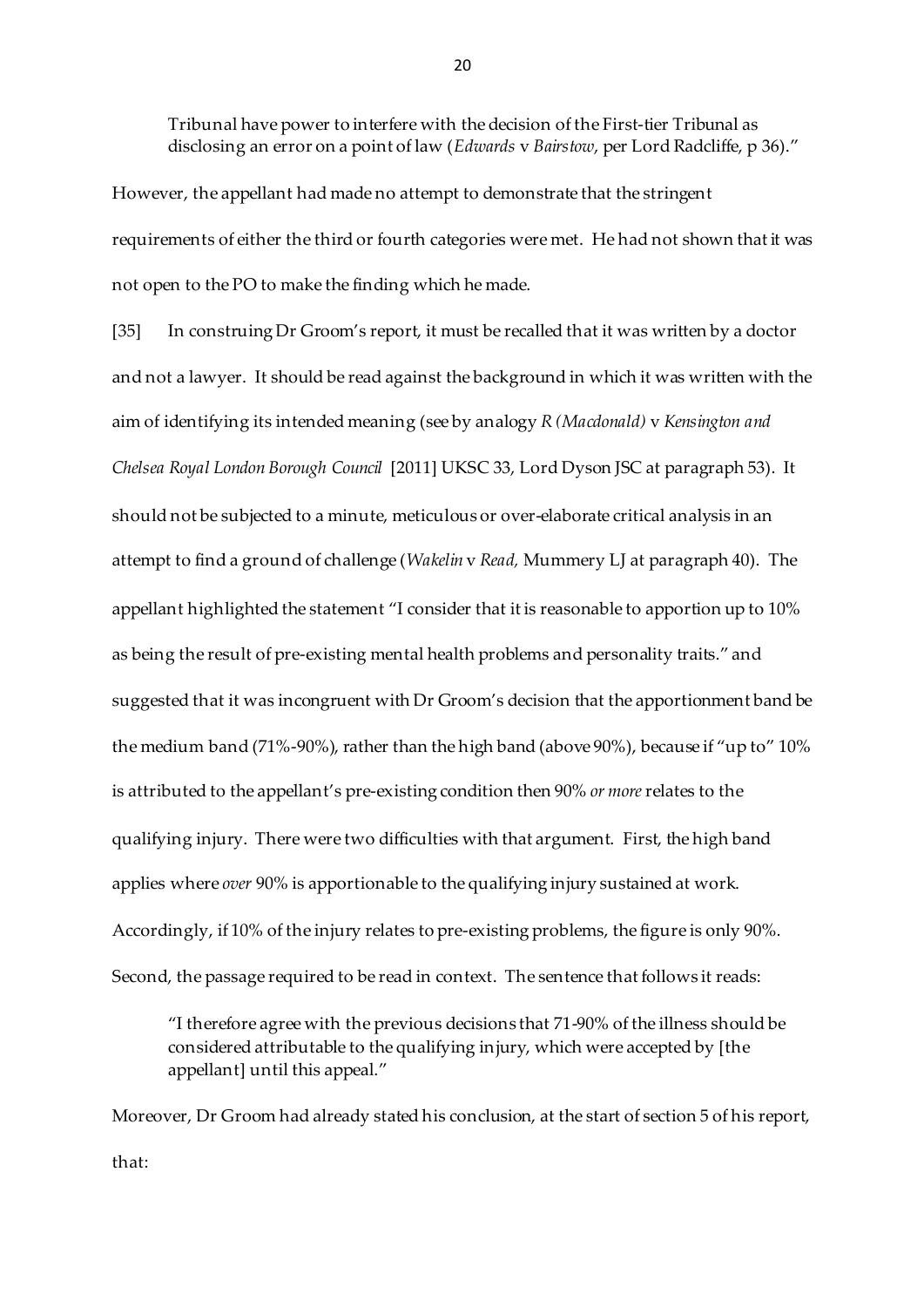"Given the foregoing consideration of the available medical evidence I consider that it is not unreasonable to attribute up to 90% of the illness [the appellant] suffers to the agreed qualifying injury."

[36] The PO was entitled to interpret Dr Groom's report as reaching a conclusion that it was not unreasonable to attribute up to 90% of the appellant's illness to the qualifying injury. That interpretation was not inconsistent with the evidence nor was it contradictory of it. There was no basis for interfering with the finding in fact made by the PO.

## **Decision and reasons**

[37] We are grateful to counsel for their clear and able submissions. They have greatly assisted us. However, ultimately, we have had no difficulty in reaching our conclusions.

[38] We are not satisfied that the PO erred in law in deciding as he did. In our view his decision was one which was open to him (*cf*. *Anderson* v *Imrie*, Lord Brodie at paragraph [36]; Lord Malcolm at paragraphs [87], [92], [93], [99]-[115]).

#### *Question 6.3*

[39] We agree with counsel for the third respondent that the appellant's complaint about Dr Groom was one of actual bias, not of apparent bias. Accordingly, we require to consider whether the court ought to allow the new argument to be advanced. In *Advocate General* v *Murray Holdings Limited* the court opined:

"[39] We are of opinion that in a statutory appeal of this nature it is competent for the court to entertain a ground of appeal that has not been argued in the First-tier or Upper Tribunals, although it should be slow to do so in any case where additional findings of fact are required, and should not do so if unfairness results. The law on this matter is in our opinion correctly stated by Sedley LJ in *Miskovic and anr* v *Secretary of State for Work and Pensions* (para 124), where he referred to a number of earlier cases and continued: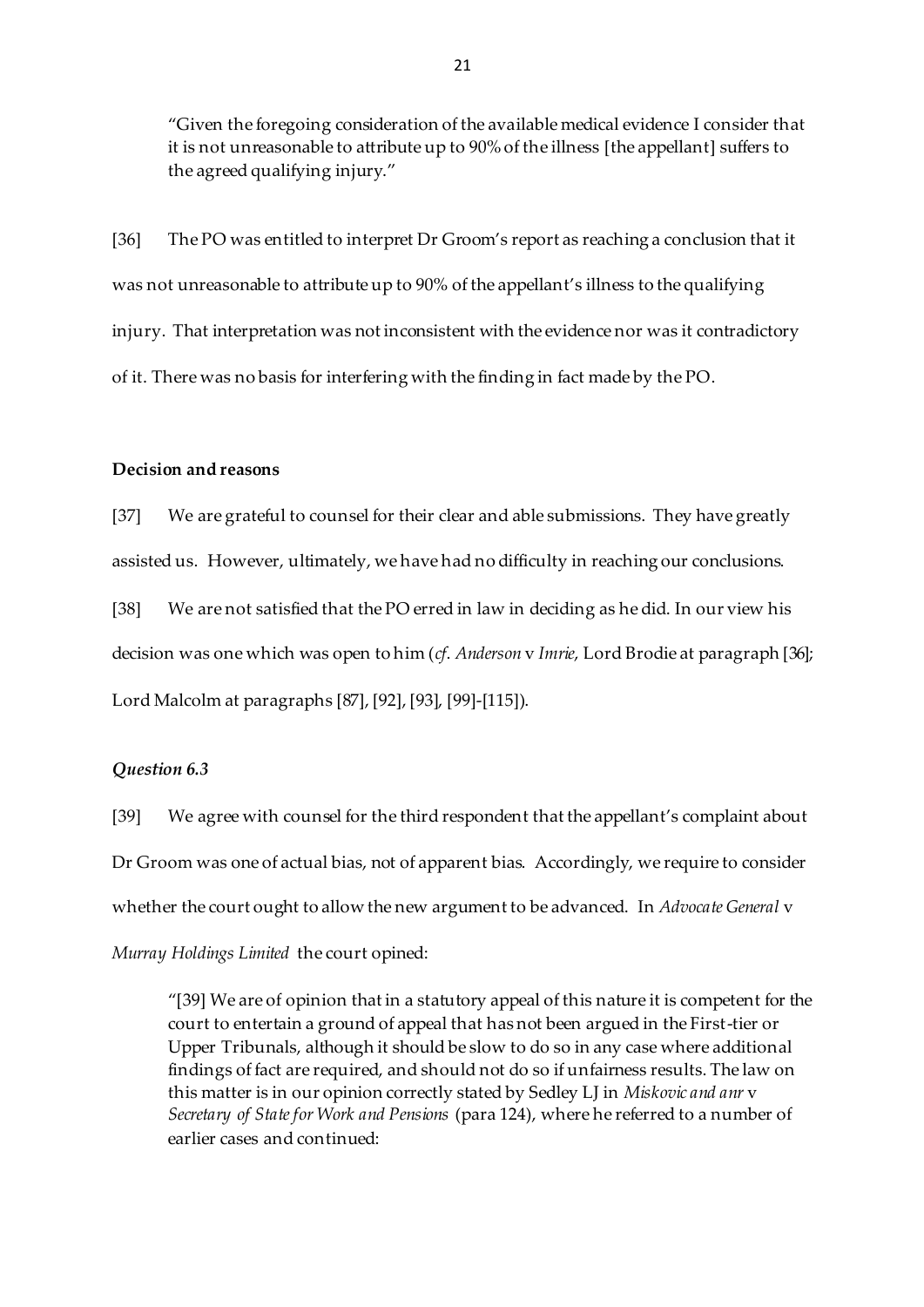'None of these cases sets out a golden rule for the admission of new issues on appeal, but all proceed on the assumption that there is no jurisdictional bar to their being entertained in proper cases. It is an assumption which in my judgment can be made good on a simple constitutional basis. The Court of Appeal exists, like every court, to do justice according to law. If justice both requires a new point of law to be entertained and permits this to be done without unfairness, the court can and should entertain it unless forbidden to do so by statute.'

We are in full agreement with that statement of the law, and for this reason we consider that we should entertain HMRC's first ground of appeal, even though it was not argued directly before the tribunals. We are satisfied that it requires no new findings of fact; it proceeds on the First-tier Tribunal's findings of fact and the accompanying documents. Indeed aspects of the ground appear to have been canvassed to some extent before the First-tier and Upper Tribunals. We do not think that allowing this ground gives rise to any unfairness to the respondents; detailed notice of it was given in the grounds of appeal and the notes of argument, and counsel for the respondent was able to present a full argument in response…"

[40] In *Notting Hill Finance* v *Sheikh* the court observed:

"26 ... Whilst an appellate court will always be cautious before allowing a new point to be taken, the decision whether it is just to permit the new point will depend upon an analysis of all the relevant factors. These will include, in particular, the nature of the proceedings which have taken place in the lower court, the nature of the new point, and any prejudice that would be caused to the opposing party if the new point is allowed to be taken.

27. At one end of the spectrum are cases such as *Jones* in which there has been a full trial involving live evidence and cross-examination in the lower court, and there is an attempt to raise a new point on appeal which, had it been taken at the trial, might have changed the course of the evidence given at trial, and/or which would require further factual inquiry. In such a case, the potential prejudice to the opposing party is likely to be significant, and the policy arguments in favour of finality in litigation carry great weight. As Peter Gibson LJ said in *Jones* (at [38]), it is hard to see how it could be just to permit the new point to be taken on appeal in such circumstances; but as May LJ also observed (at [52]), there might nonetheless be exceptional cases in which the appeal court could properly exercise its discretion to do so.

28. At the other end of the spectrum are cases where the point sought to be taken on appeal is a pure point of law which can be run on the basis of the facts as found by the judge in the lower court: see e.g. *Preedy* v *Dunne* [2016] EWCA Civ 805 at [43]- [46]. In such a case, it is far more likely that the appeal court will permit the point to be taken, provided that the other party has time to meet the new argument and has not suffered any irremediable prejudice in the meantime."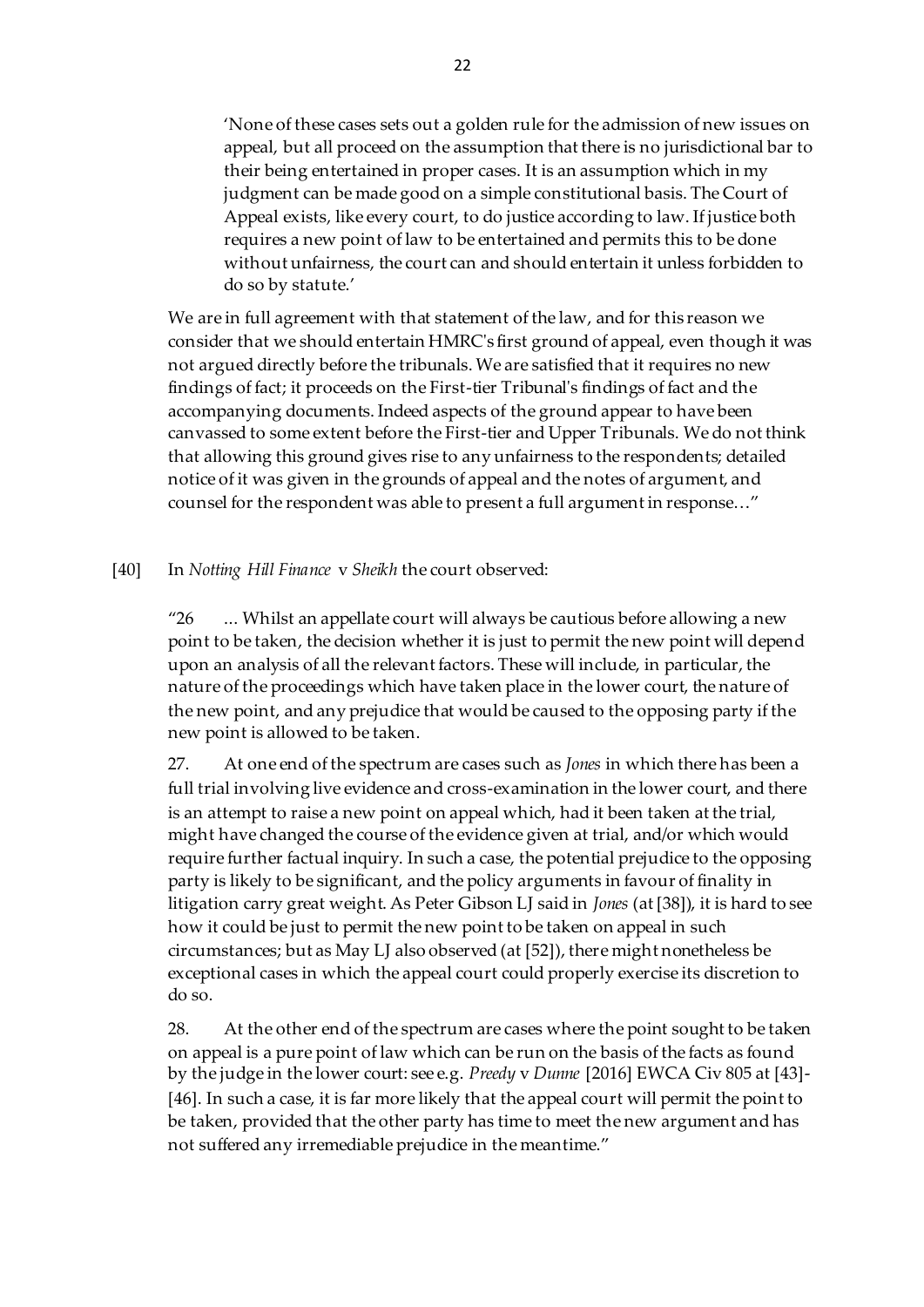The court noted (paragraphs 17 and 30) that the first instance hearing in the case before it had been for an order for possession made on a summary basis. It had lasted 7 minutes. Given the very limited nature of the hearing and the binary decision to be made at it, the most weighty reason identified in the authorities as to why a new point should not be permitted to be advanced on appeal – that it would subvert an evidential process which has already taken place at a full trial in the lower court – was not present (paragraph 32). The claimant had suffered no prejudice (paragraph 33). The first instance hearing would not be wasted (paragraph 34). The weight to be given to the policy of finality in litigation was diminished in a case in which the litigation process had been very short-lived and summary in nature, so that the time and resources that had been committed to the case by the parties or the court had been very limited (paragraph 35). The fact that the defendant had been a litigant in person at the hearing carried little weight:

"36. … As Lord Sumption said in *Barton v Wright Hassell LLP* [2018] UKSC 12 at [18], the rules and procedures of court apply equally to represented and unrepresented parties, and the fact that a party is unrepresented can at most have a limited effect in increasing the weight to be given to some other, directly relevant, factor. In this case, the CPR 55 procedure and the defence forms to which I have referred are designed to be straightforward and accessible to litigants in person, and the other factors to which I have referred have sufficient weight on their own. Accordingly, I do not consider that the Defendant's arguments are materially enhanced by the fact that he was effectively unrepresented before the District Judge."

[41] In the present case had the apparent bias argument been advanced to the PO he may well have carried out other investigations and made additional findings in fact. This is not a case where it may be said with confidence that the procedure and findings would certainly have been the same, and that the question which arises is a pure question of law which may fairly be determined on the basis of the findings which the PO made. Moreover, there has been significant procedure before the PO in relation to the complaint, some of which may be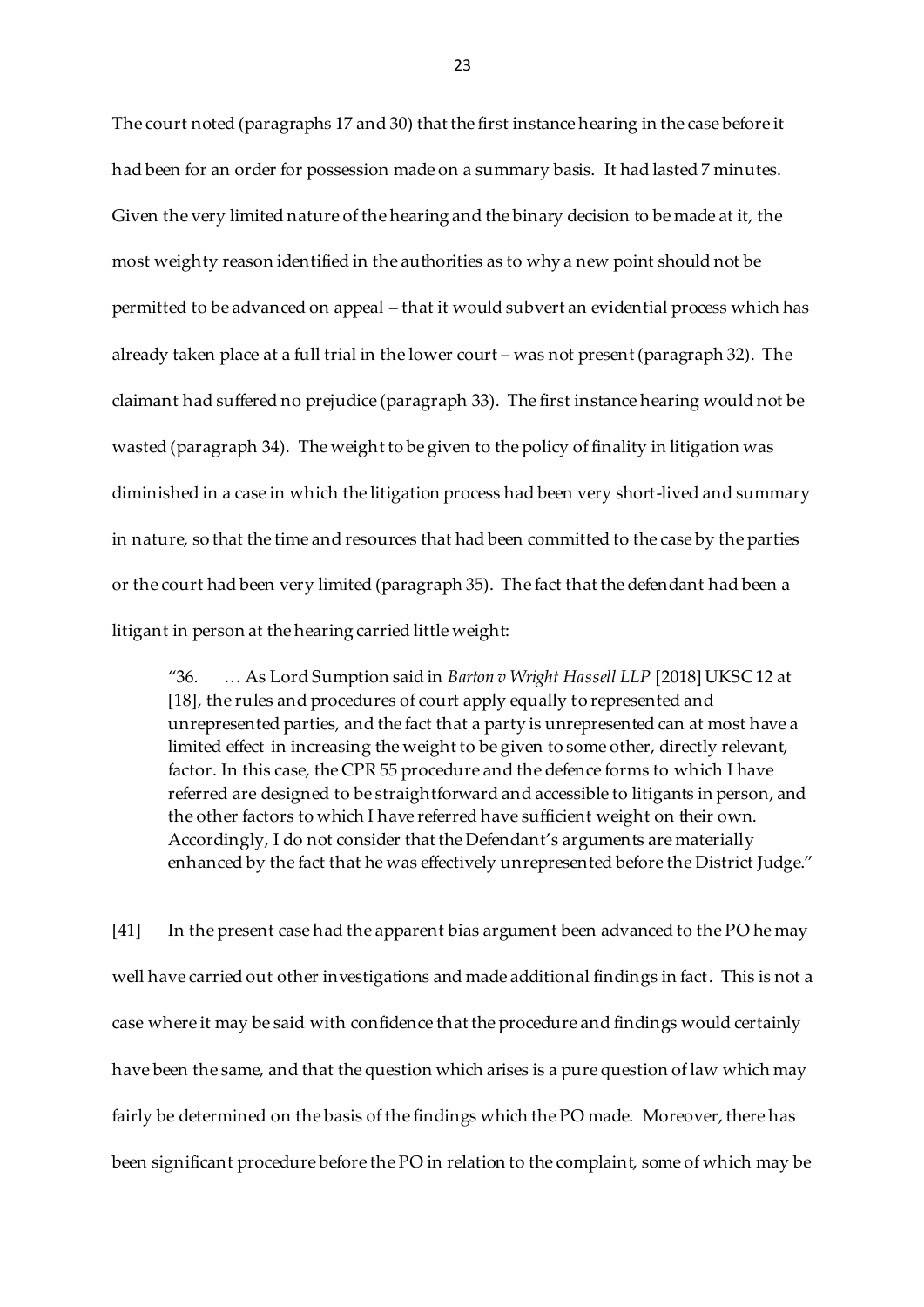subverted if the new argument is permitted. The fact there has been significant procedure also suggests that significant weight ought to be given to the policy of finality in litigation. The appellant's arguments are not materially enhanced by the fact that he was unrepresented. On balance, we do not consider that the court ought to exercise its discretion to allow the apparent bias argument to be advanced on appeal.

[42] In any case, we are not persuaded that the fair-minded and informed observer, having considered the facts, would conclude that there was a real possibility that Dr Groom was biased. In our view the factors relied upon by the appellant would not have that result. We concur with counsel for the third respondent's analysis. Whether or not a physician was employed by HM, the fair-minded and informed observer would expect him or her to act properly in accordance with their professional ethics and obligations. The observer would not be apprehensive that a senior physician would fail to make appropriate and independent medical assessments. If they read Dr Groom's report it would be likely to strike them as being objective and well-reasoned, and they would note that on the issue of the extent of impairment to general earning capacity Dr Groom's finding is more favourable to the appellant than Dr Birrell's finding. There are no findings in fact to support the appellant's assertions (i) that Dr Groom was HM's Medical Director at the material time; (ii) that he was Dr Birrell's "line manager" and "supervised" the preparation of her report in the first appeal; (iii) that he would have dealt with the appellant's complaints about HM. Nor is there a finding that the appellant was given anything in the nature of "an assurance" that the senior physician would be external. Counsel for the appellant acknowledged that the appellant could not maintain that he had a legitimate expectation in that regard upon which he had relied to his detriment. In fact, here the PO accepted (paragraph 120 of his determination) that Dr Groom's association with HM had ceased before his appointment to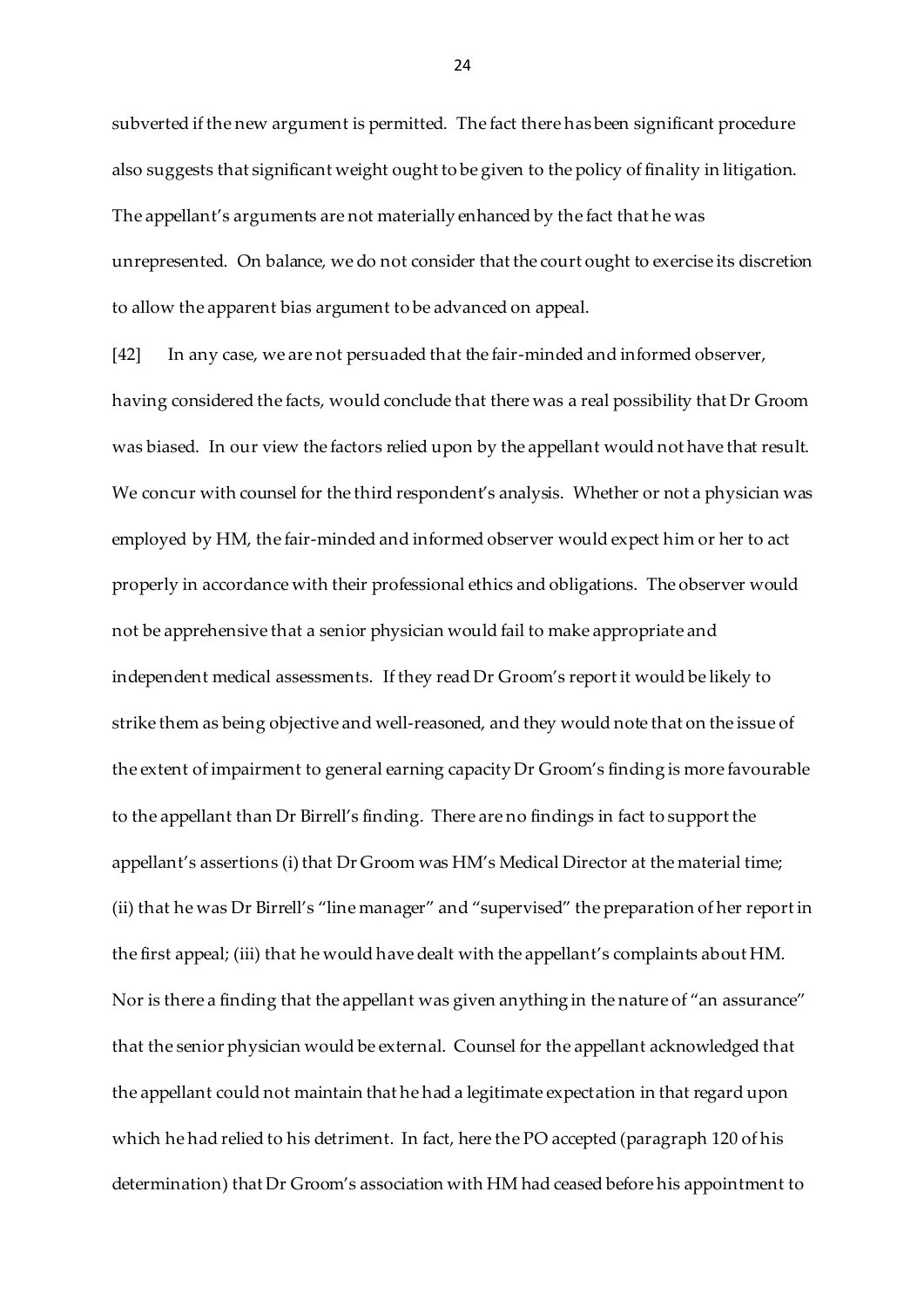consider the second appeal. The criticism that there is not a formal finding in fact to that effect in the stated case sits ill in the appellant's mouth given that the apparent bias argument was not advanced to the PO. Nor do we consider that the fair-minded and informed observer would think (i) that Dr Groom's past association with HM was something which he required to disclose; or (ii) that Dr Birrell's involvement in completing sections 1 to 4 of Dr Groom's report affected its substantive content in any way.

[43] It follows that we are not satisfied that the first respondent ought to have concluded that it should not have relied upon Dr Groom's report because of apparent bias. Its decision to rely upon it was not maladministration, let alone maladministration in consequence of which the appellant sustained injustice. The PO did not err in law by not holding that it was.

#### *Question 6.4*

[44] The issue relating to apportionment which the appellant now wishes to argue is not one which was advanced to the PO. However, on balance, we are satisfied we should exercise our discretion to allow it to be argued. The weightiest factors in favour of following that course are that the issue can be determined on the existing findings, without significant prejudice to the respondents' interests. The weight to be given to those factors is enhanced a little by the fact that the appellant was a party litigant at the material time. In the circumstances of this case we consider that those factors outweigh factors which point the other way *viz*. the policy in favour of finality in litigation; and the fact that there has been significant procedure, at least some of which might be subverted were the appellant to succeed in establishing this ground.